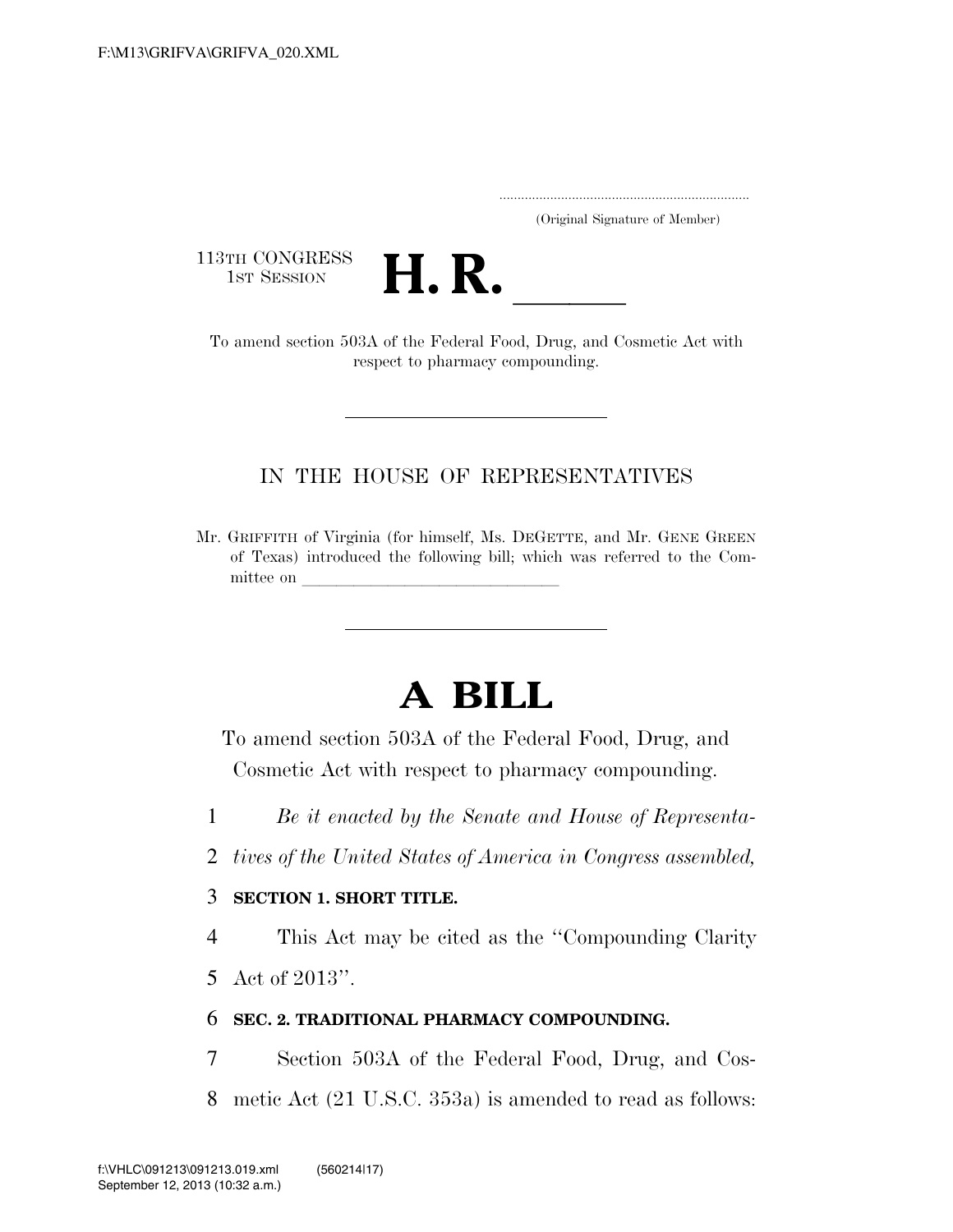## **''SEC. 503A. TRADITIONAL PHARMACY COMPOUNDING.**

| $\overline{2}$ | ``(a)<br>IN<br>GENERAL.—Sections $501(a)(2)(B)$ ,             |
|----------------|---------------------------------------------------------------|
| 3              | $502(f)(1)$ , and 505 of this Act and section 351 of the Pub- |
| 4              | lic Health Service Act shall not apply to a drug product      |
| 5              | for human use if each of the following conditions is met.     |
| 6              | "(1) IDENTIFIED PATIENT AND RECEIPT OF                        |
| 7              | PRESCRIPTION.—The drug product is compounded                  |
| 8              | in accordance with one of the following:                      |
| 9              | "(A) IN GENERAL.—The drug product is                          |
| 10             | compounded by a licensed pharmacist in a                      |
| 11             | State-licensed pharmacy or a Federal facility,                |
| 12             | or by a licensed physician, for an identified in-             |
| 13             | dividual patient based on the receipt of a valid              |
| 14             | prescription.                                                 |
| 15             | "(B) ANTICIPATORY COMPOUNDING.—The                            |
| 16             | drug product is compounded by a licensed phar-                |
| 17             | macist in a State-licensed pharmacy or a Fed-                 |
| 18             | eral facility, or by a licensed physician, in lim-            |
| 19             | ited quantities before the receipt of a valid pre-            |
| 20             | scription for an identified individual patient,               |
| 21             | based on-                                                     |
| 22             | "(i) historical demand for the drug                           |
| 23             | product; and                                                  |
| 24             | "(ii) a history of prescriptions for the                      |
| 25             | drug product generated solely within an es-                   |
| 26             | tablished relationship between the licensed                   |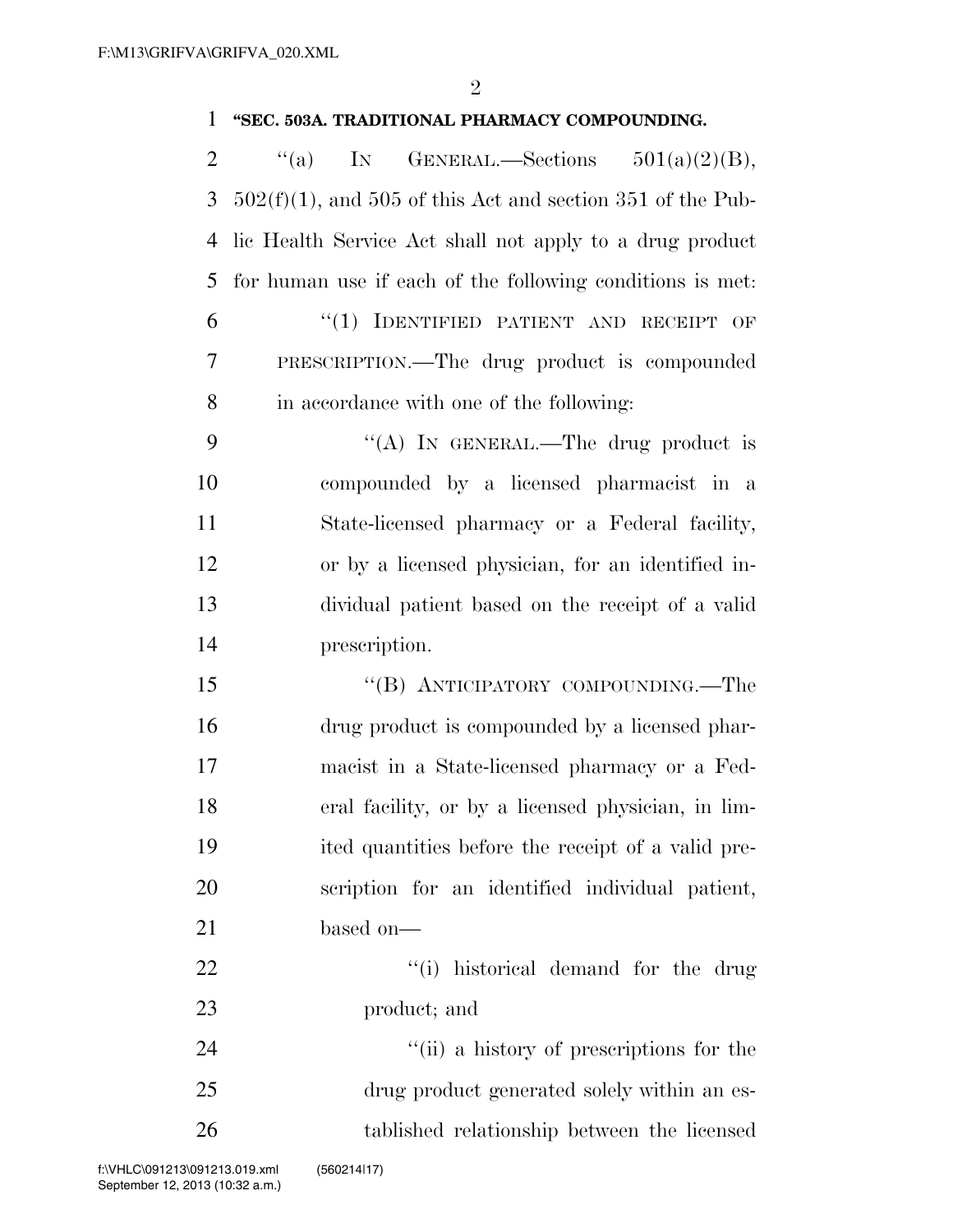| $\mathbf{1}$   | pharmacist or licensed physician who is            |
|----------------|----------------------------------------------------|
| $\overline{2}$ | performing the compounding and—                    |
| 3              | $\lq\lq$ (I) the individual patient; or            |
| $\overline{4}$ | "(II) the physician or other li-                   |
| 5              | censed practitioner who writes the                 |
| 6              | prescription.                                      |
| $\overline{7}$ | "(C) COMPOUNDING FOR OFFICE USE.-                  |
| 8              | The drug product is compounded by a licensed       |
| 9              | pharmacist in a State-licensed pharmacy or a       |
| 10             | Federal facility, or by a licensed physician, pur- |
| 11             | suant to a non-patient-specific purchase order     |
| 12             | $and$ —                                            |
| 13             | "(i) the drug product will be adminis-             |
| 14             | tered by a health care practitioner within         |
| 15             | a physician's office, a hospital, or another       |
| 16             | health care setting;                               |
| 17             | "(ii) valid patient-specific prescrip-             |
| 18             | tions or, when a compounded drug product           |
| 19             | is administered within the same health sys-        |
| 20             | tem in which it was compounded, valid pa-          |
| 21             | tient names—                                       |
| 22             | $\lq\lq$ are submitted, electronically             |
| 23             | or otherwise, to the pharmacist or                 |
| 24             | physician who performs<br>the                      |
| 25             | compounding, not later than 7 busi-                |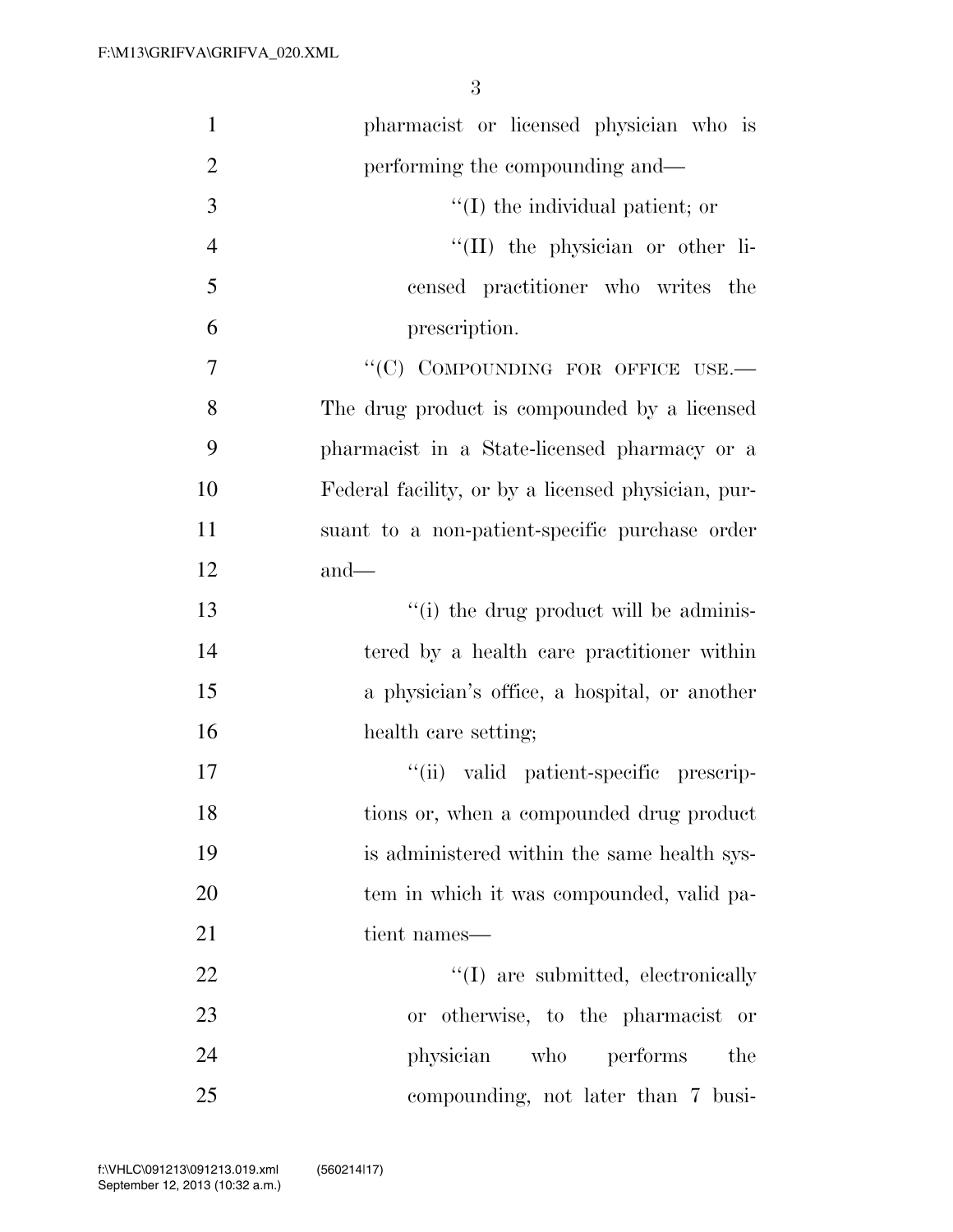| $\mathbf{1}$   | ness days after the drug product is                 |
|----------------|-----------------------------------------------------|
| $\overline{2}$ | administered; and                                   |
| 3              | "(II) will, in the aggregate, ac-                   |
| $\overline{4}$ | count for the total volume of drug                  |
| 5              | product compounded pursuant to the                  |
| 6              | non-patient-specific purchase order;                |
| 7              | "(iii) during any 6 month period, of                |
| 8              | the total drug products dispensed from the          |
| 9              | facility at which the drug product was              |
| 10             | compounded, not more than 5 percent are             |
| 11             | compounded sterile drug products that               |
| 12             | $are-$                                              |
| 13             | $\lq\lq$ (I) dispensed pursuant to this             |
| 14             | subparagraph; and                                   |
| 15             | $\lq\lq$ (II) shipped interstate;                   |
| 16             | "(iv) records of the compounding will               |
| 17             | be kept for not less than 3 years; and              |
| 18             | "(v) the statement 'Office Use Only'                |
| 19             | and the statement 'Not for resale' appear           |
| 20             | on the compounded drug product.                     |
| 21             | Compounding under this subparagraph shall           |
| 22             | not be considered to be in violation of clause (ii) |
| 23             | because of the failure of a pharmacist or a phy-    |
| 24             | sician to account for valid patient-specific pre-   |
| 25             | scriptions or valid patient names as required by    |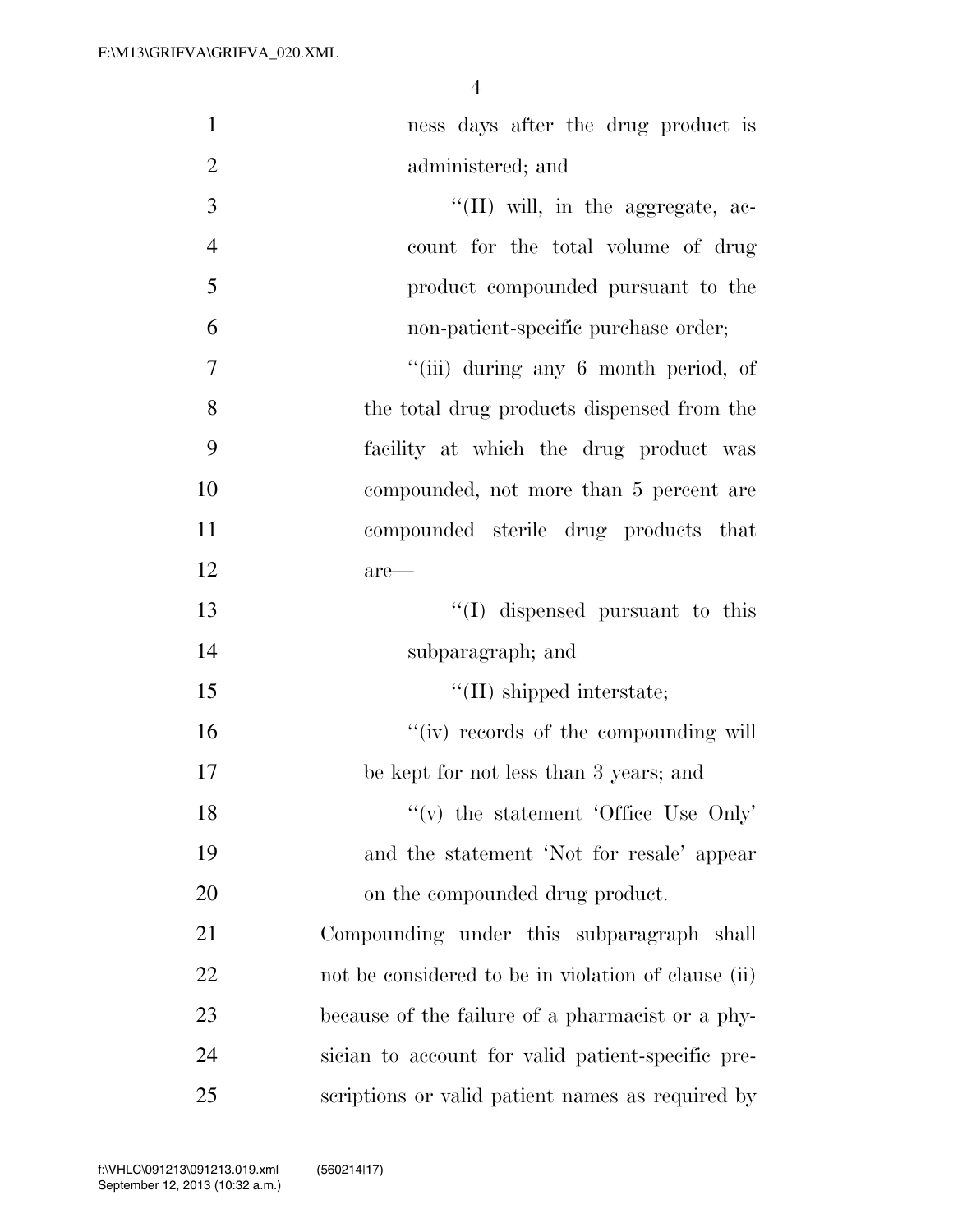such clause, so long as the pharmacist or physi- cian makes a good faith, reasonable effort to account for the prescriptions or names, as ap- plicable, and does not continue to compound drug products under this subparagraph for a health care practitioner or facility with a his- tory of failing to submit such prescriptions or patient names.

9 "(2) QUALITY STANDARDS.—Irrespective of whether a drug product is compounded under sub-11 paragraph  $(A)$ ,  $(B)$ , or  $(C)$  of paragraph  $(1)$ , the drug product is compounded, stored, and dated in compliance with the United States Pharmacopoeia chapters that are applicable to pharmaceutical compounding (including the chapter on sterile prep-arations).

17 "(3) BULK DRUG SUBSTANCES.—If the drug product is compounded using bulk drug substances (as defined in regulations of the Secretary published at section 207.3(a)(4) of title 21 of the Code of Fed- eral Regulations (or any successor regulations))—  $\langle (A)$  the bulk drug substances—  $\frac{1}{1}$  if an applicable monograph exists under the United States Pharmacopoeia, the National Formulary, or another com-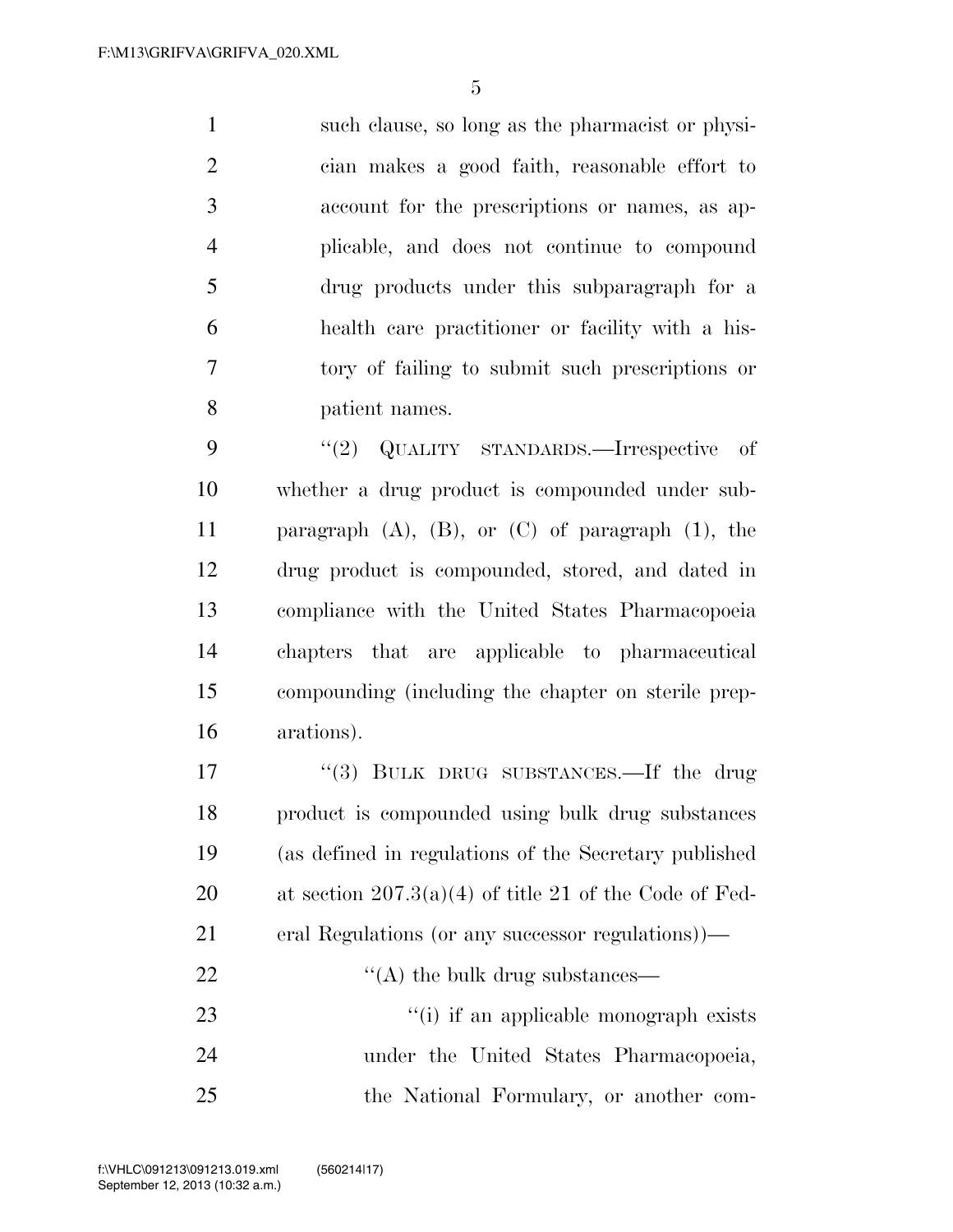| $\mathbf{1}$   | pendium or pharmacopeia recognized                  |
|----------------|-----------------------------------------------------|
| $\overline{2}$ | under Federal law, each comply with the             |
| 3              | monograph;                                          |
| $\overline{4}$ | "(ii) if such a monograph does not                  |
| 5              | exist, each are drug substances that are            |
| 6              | components of drug products approved or             |
| 7              | licensed by the Secretary for human use;            |
| 8              | or                                                  |
| 9              | "(iii) if such a monograph does not                 |
| 10             | exist and the drug substance is not a com-          |
| 11             | ponent of a drug product so approved or li-         |
| 12             | censed, each appear on a list published by          |
| 13             | the Secretary (through regulations issued           |
| 14             | under subsection $(e)$ ;                            |
| 15             | $\lq\lq$ the bulk drug substances are each          |
| 16             | manufactured by an establishment that is reg-       |
| 17             | istered under section 510 (including a foreign      |
| 18             | establishment that is registered under section      |
| 19             | $510(i)$ ; and                                      |
| 20             | " $(C)$ the bulk drug substances are each ac-       |
| 21             | companied by a valid certificate of analysis.       |
| 22             | "(4) INGREDIENTS (OTHER THAN BULK DRUG              |
| 23             | SUBSTANCES).—If any ingredients (other than bulk    |
| 24             | drug substances) are used in compounding the drug   |
| 25             | product, such ingredients comply with the standards |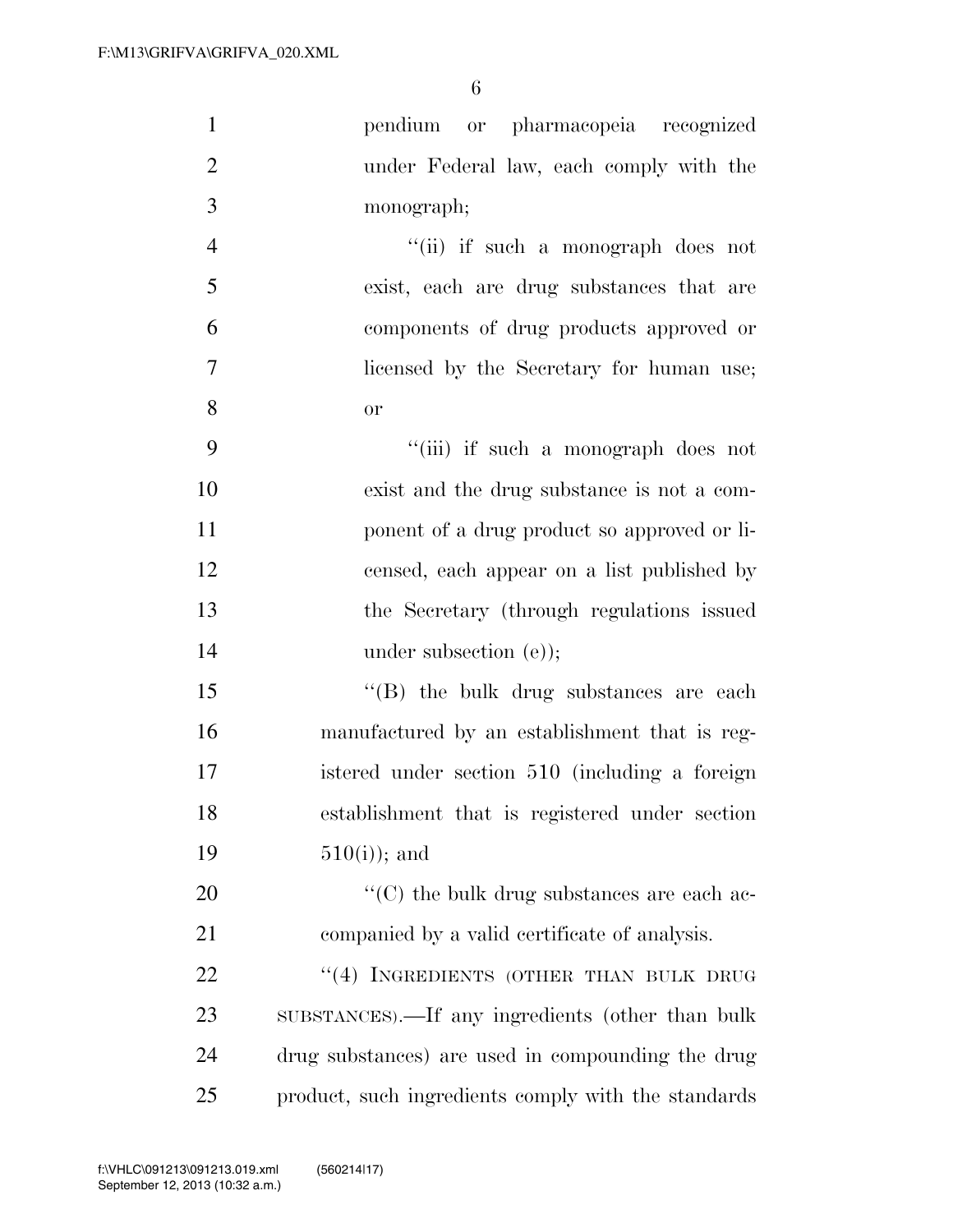| of an applicable United States Pharmacopoeia or |  |
|-------------------------------------------------|--|
| National Formulary monograph.                   |  |

3 "(5) DRUG PRODUCTS WITHDRAWN OR RE- MOVED BECAUSE UNSAFE OR NOT EFFECTIVE.—The drug product does not appear on a list published by the Secretary of drug products that have been with- drawn or removed from the market because such drug products or components of such drug products have been found to be unsafe or not effective.

10 "(6) ESSENTIALLY A COPY OF A MARKETED AND APPROVED DRUG PRODUCT.—The licensed pharmacist or licensed physician does not compound any drug product that is essentially a copy of a mar-keted and approved drug product.

15 "(7) DRUG PRODUCTS PRESENTING DEMON- STRABLE DIFFICULTIES FOR COMPOUNDING.—The drug product is not identified (directly or as part of a category of drug products) in a list published by the Secretary (through regulations issued under sub- section (e)) as a drug product that presents demon- strable difficulties for compounding that reasonably demonstrate an adverse effect on the safety or effec-tiveness of that drug product.

24 "(8) PROHIBITION ON WHOLESALING.—The drug product will not be sold by an entity other than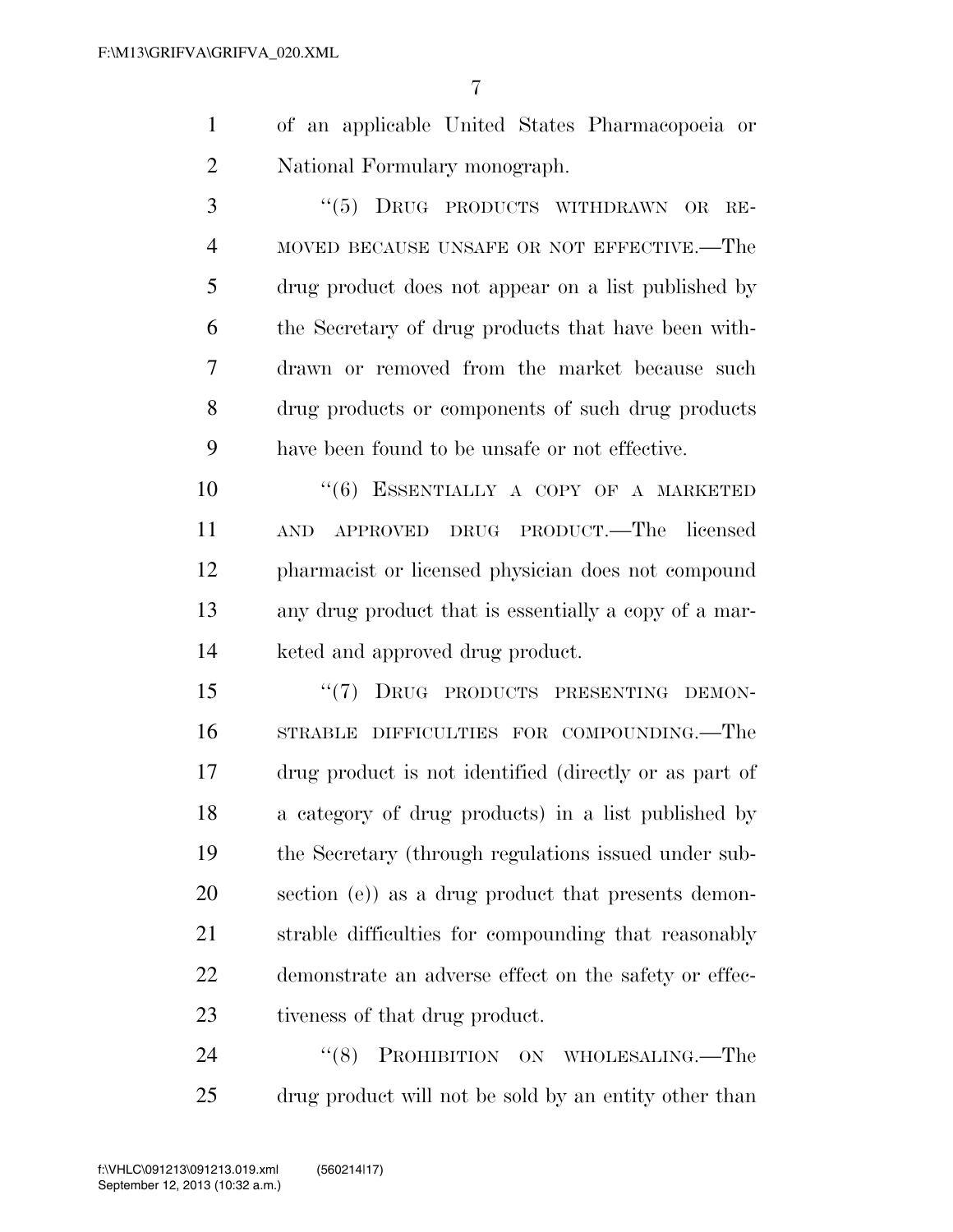| $\mathbf{1}$   | the pharmacy or physician that compounded such         |
|----------------|--------------------------------------------------------|
| $\overline{2}$ | drug product.                                          |
| 3              | "(b) STATE REGULATION.—Nothing in this section         |
| 4              | shall prevent a State from—                            |
| 5              | $(1)$ imposing restrictions on the type of             |
| 6              | compounding described in subparagraph $(B)$ or $(C)$   |
| 7              | of subsection $(a)(1)$ that are in addition to the re- |
| 8              | strictions applicable under this section; or           |
| 9              | $\lq(2)$ enforcing requirements or restrictions con-   |
| 10             | tained in the chapters or standards described in sub-  |
| 11             | section $(a)(2)$ .                                     |
| 12             | "(c) NOTIFICATION SYSTEM.-                             |
| 13             | "(1) DEVELOPMENT AND IMPLEMENTATION.-                  |
| 14             | The Secretary shall develop and implement a system     |
| 15             | for receiving and reviewing submissions from State     |
| 16             | boards of pharmacy—                                    |
| 17             | $\lq\lq$ describing actions taken against              |
| 18             | compounding pharmacies; or                             |
| 19             | "(B) expressing concerns that<br>a                     |
| 20             | compounding pharmacy may be acting in viola-           |
| 21             | tion of one or more requirements of this sec-          |
| 22             | tion.                                                  |
| 23             | "(2) CONTENT OF SUBMISSIONS FROM STATE                 |
| 24             | BOARDS OF PHARMACY.—An action referred to in           |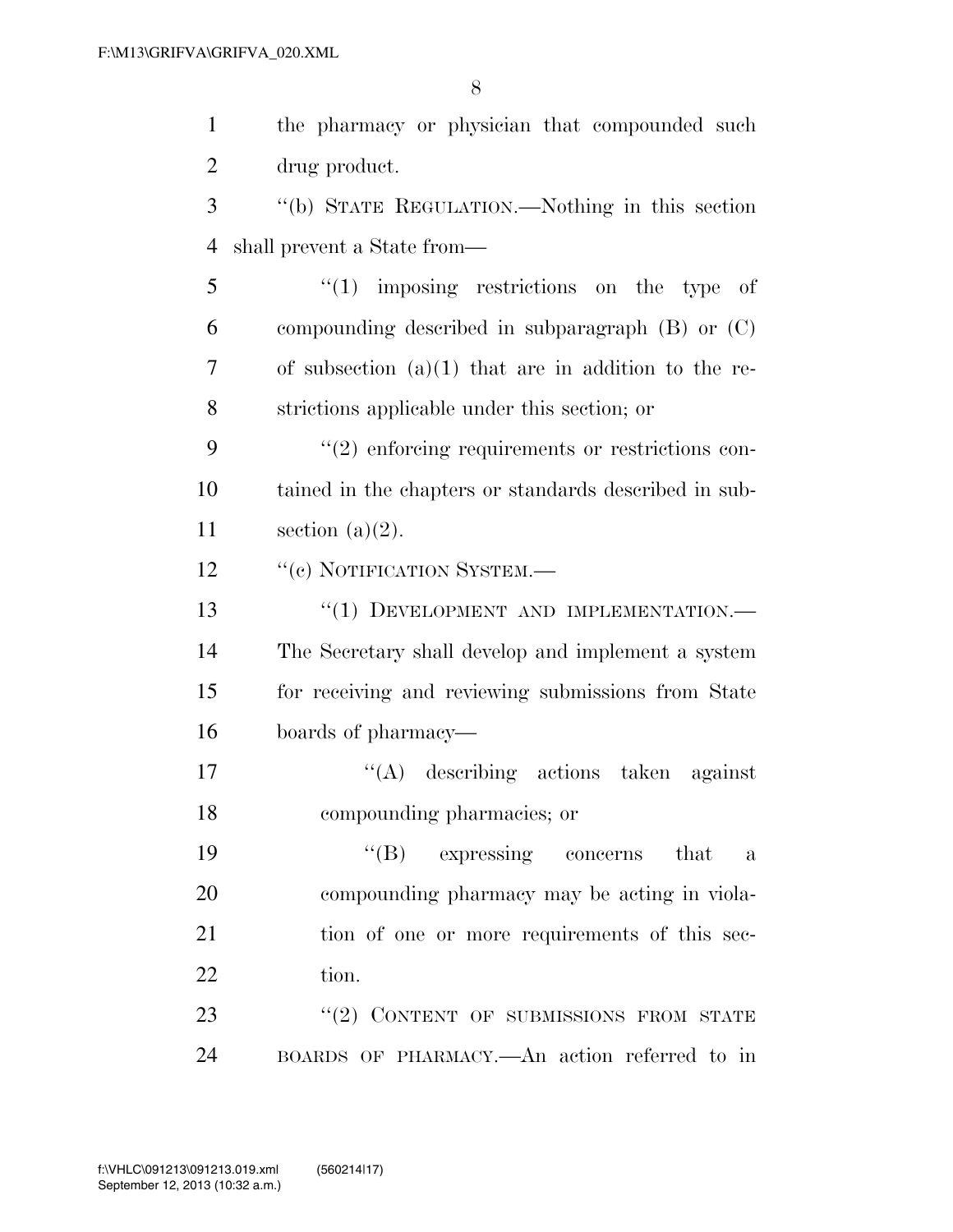| $\mathbf{1}$   | paragraph $(1)(A)$ is, with respect to a pharmacy    |
|----------------|------------------------------------------------------|
| $\overline{2}$ | that compounds drug products, any of the following:  |
| 3              | "(A) The issuance of a warning letter, or            |
| $\overline{4}$ | the imposition of sanctions or penalties, by a       |
| 5              | State for violations of a State's pharmacy regu-     |
| 6              | lations pertaining to compounding.                   |
| $\tau$         | "(B) The suspension or revocation of a               |
| 8              | State-issued pharmacy license or registration.       |
| 9              | "(C) The recall of compounded drug prod-             |
| 10             | ucts due to concerns relating to the quality or      |
| 11             | purity of such products.                             |
| 12             | "(3) CONSULTATION.—The Secretary shall de-           |
| 13             | velop the system under paragraph (1) in consulta-    |
| 14             | tion with the National Association of Boards of      |
| 15             | Pharmacy.                                            |
| 16             | "(4) REVIEW AND DETERMINATION BY SEC-                |
| 17             | RETARY.—The Secretary shall review each submis-      |
| 18             | sion received under paragraph (1) and such other in- |
| 19             | formation as the Secretary determines necessary (in- |
| 20             | cluding information collected through an inspection  |
| 21             | or maintained in the Adverse Event Reporting Sys-    |
| 22             | tem database) and make a determination as to         |
| 23             | whether the pharmacy involved may be in violation    |
| 24             | of one or more requirements of this section.         |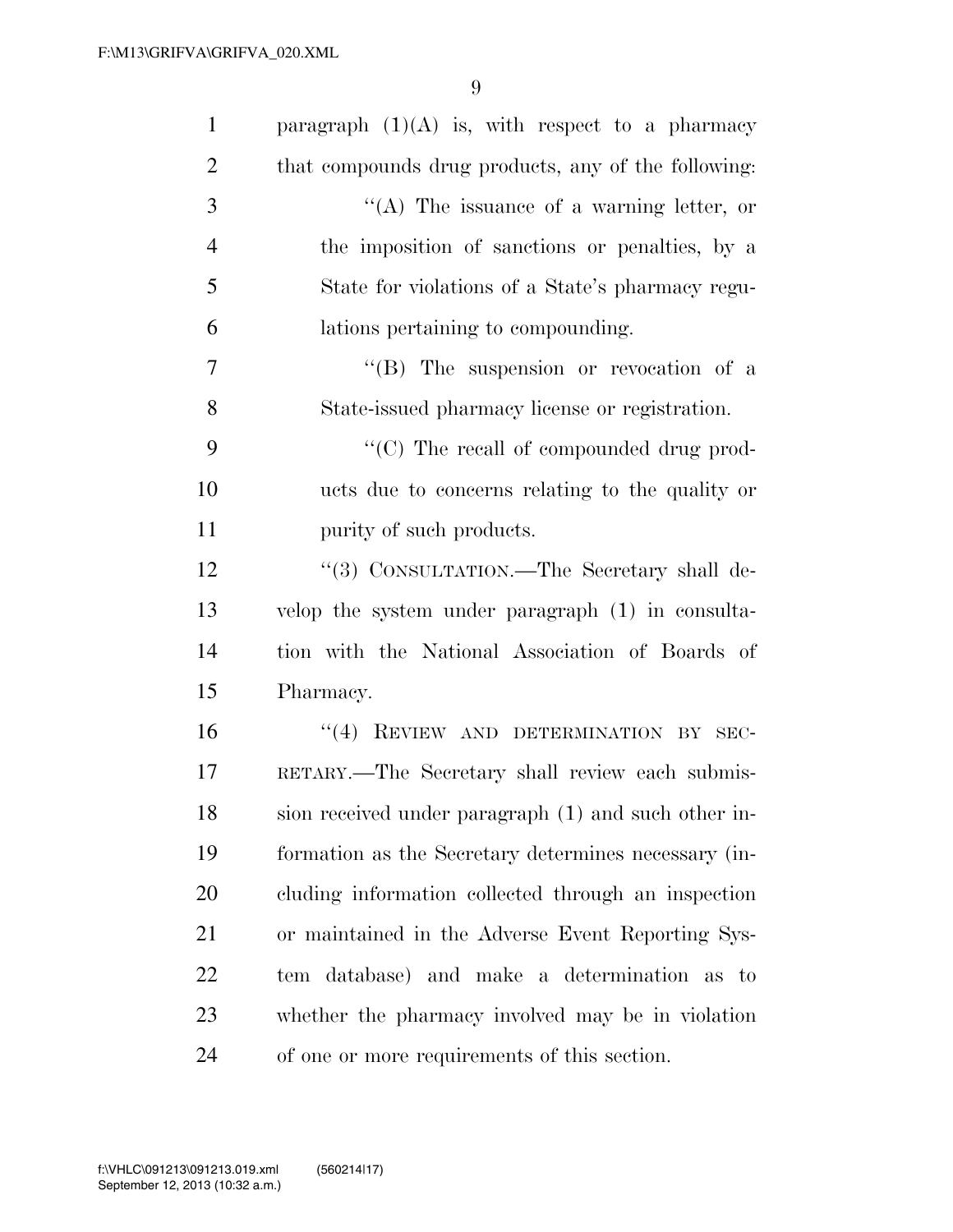| $\mathbf{1}$   | "(5) NOTIFYING STATE BOARDS OF PHAR-                      |
|----------------|-----------------------------------------------------------|
| $\overline{2}$ | MACY.—The system under paragraph (1) shall be             |
| 3              | designed to immediately notify State boards of phar-      |
| $\overline{4}$ | macy when—                                                |
| 5              | $\lq\lq$ the Secretary receives a submission              |
| 6              | under paragraph $(1)$ ; or                                |
| $\overline{7}$ | $\lq\lq$ the Secretary makes a determination              |
| 8              | that a pharmacy may be in violation of one or             |
| 9              | more requirements of this section.                        |
| 10             | " $(6)$ TIMING.—Not later than one year after             |
| 11             | the date of enactment of the Compounding Clarity          |
| 12             | Act of 2013, the Secretary shall begin implementa-        |
| 13             | tion of the system under paragraph (1).                   |
| 14             | "(d) INSPECTION AUTHORITY.—In accordance with             |
| 15             | section $704(a)$ , the Secretary may inspect a pharmacy's |
| 16             | records to determine whether the pharmacy is in violation |
| 17             | of one or more requirements of this Act if—               |
| 18             | $f(1)$ the inspection is conducted in coordination        |
| 19             | with the relevant State board or boards of phar-          |
| 20             | macy; or                                                  |
| 21             | $\lq(2)$ the Secretary has evidence that the phar-        |
| 22             | macy may be in violation of such a requirement.           |
| 23             | "(e) REGULATIONS.-                                        |
| 24             | "(1) IN GENERAL.—The Secretary shall issue                |
| 25             | regulations to implement this section.                    |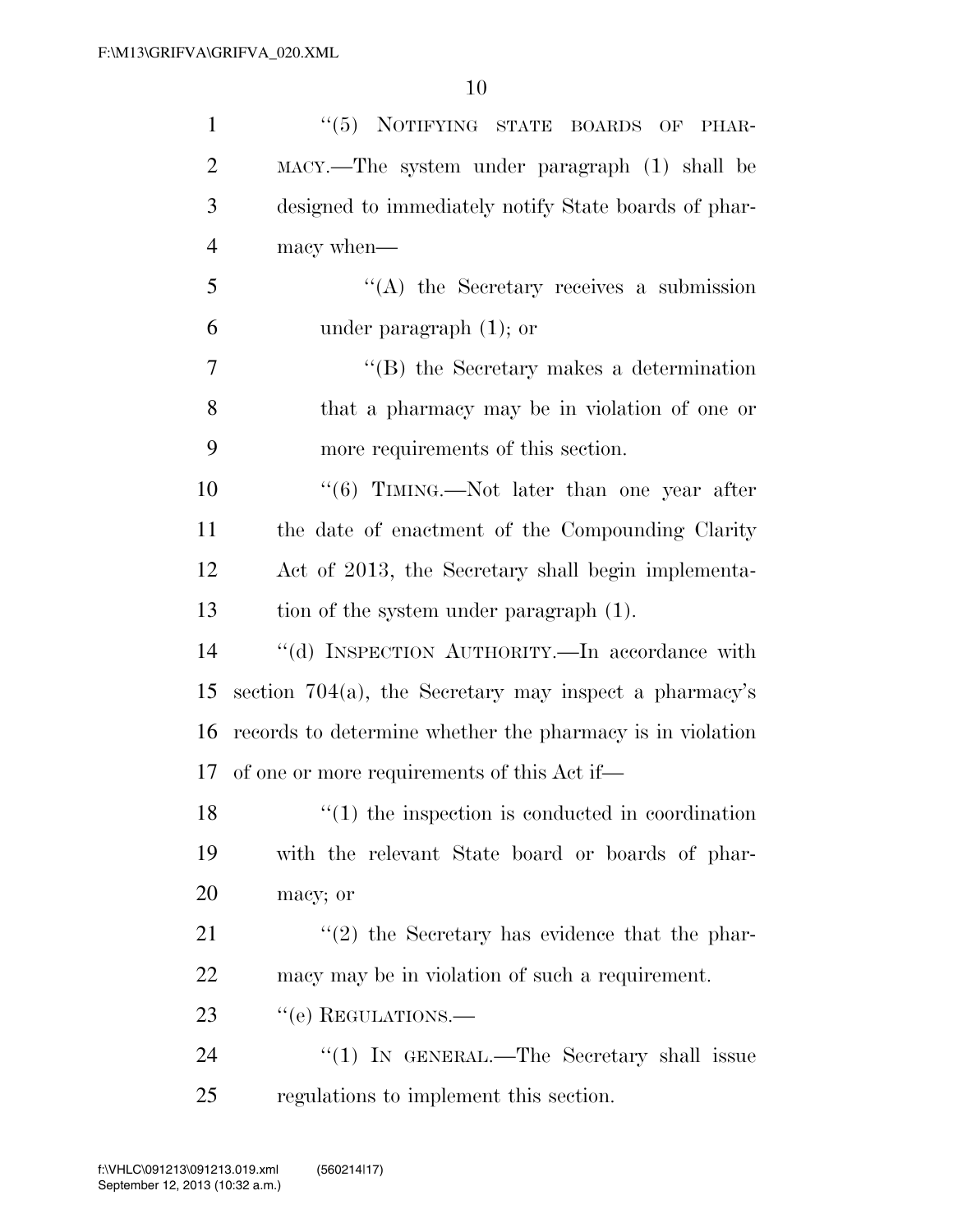1 ''(2) ADVISORY COMMITTEE ON COMPOUNDING.—Before issuing regulations to im-3 plement subsections  $(a)(3)(A)(iii)$  and  $(a)(7)$ , the Secretary shall convene and consult an advisory committee on compounding. The advisory committee shall include representatives from the National Asso- ciation of Boards of Pharmacy, the United States Pharmacopoeia, pharmacists having current experi- ence and expertise in compounding, physicians hav- ing background and knowledge in compounding, and consumer organizations with an expertise in compounding.

 ''(3) INTERIM LISTS.—Before the date on which final regulations are issued to implement subsections 15 (a)(3)(A)(iii) and (a)(7), if the Secretary determines it is necessary to protect the public health, the Sec- retary may designate drug products or substances as described in such subsections, by—

 ''(A) publishing a notice of such drug products or substances proposed for designa- tion, including the rationale for such designa-22 tion, in the Federal Register;

23 ''(B) providing a period of not less than 60 calendar days for comment on the notice; and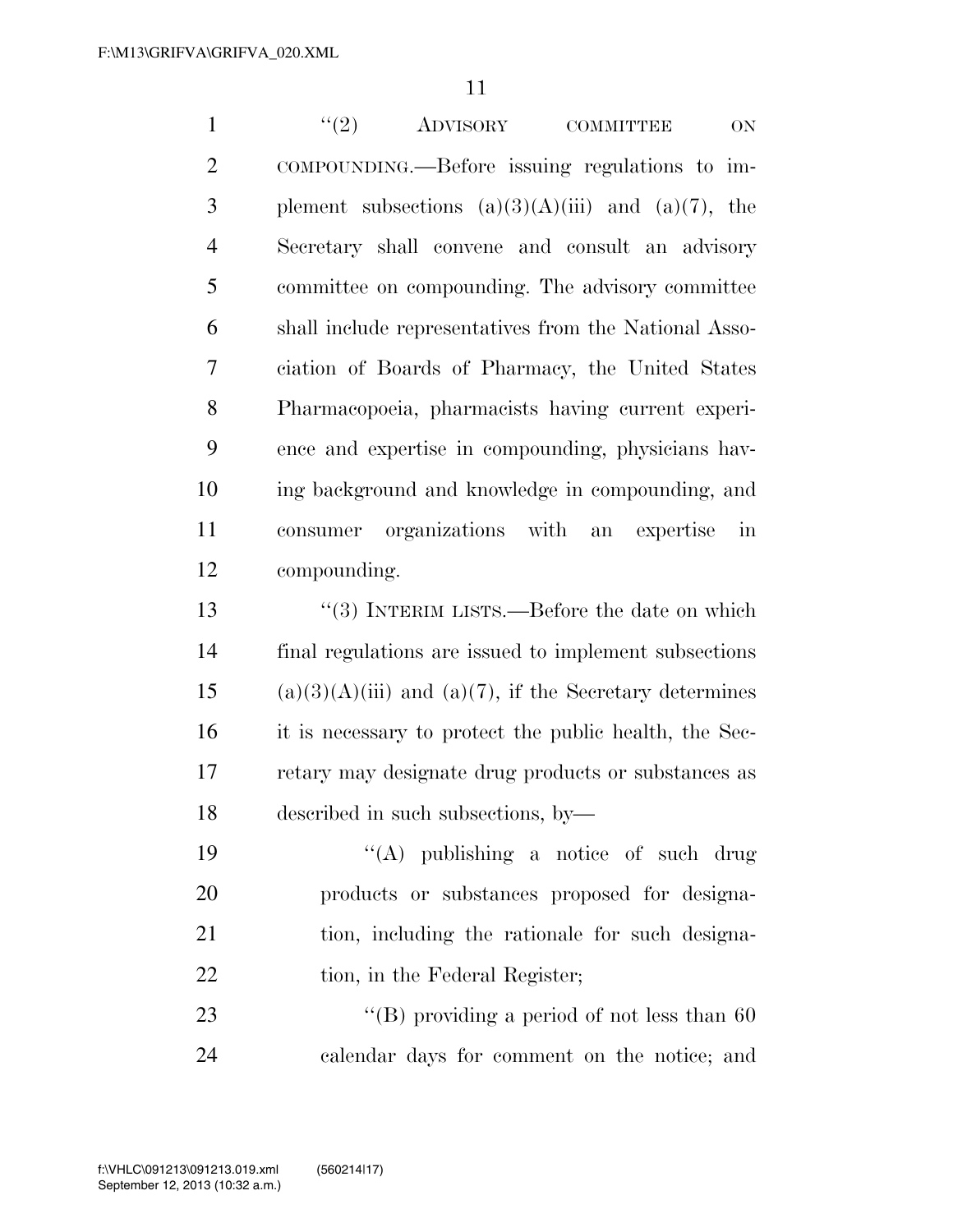| $\mathbf{1}$   | $\lq\lq$ (C) publishing a notice in the Federal            |
|----------------|------------------------------------------------------------|
| $\overline{2}$ | Register designating such drug products or sub-            |
| 3              | stances.                                                   |
| $\overline{4}$ | "(4) UPDATING LISTS.—The Secretary shall                   |
| 5              | update the regulations containing the lists of drug        |
| 6              | products and substances described in subsections           |
| 7              | $(a)(3)(A)(iii)$ and $(a)(7)$ regularly, but not less than |
| 8              | once every three years.                                    |
| 9              | "(5) SUNSET OF NOTICE.—Any notice pub-                     |
| 10             | lished under paragraph (3) shall not be effective          |
| 11             | after the earlier of—                                      |
| 12             | "(A) the date that is 3 years after the date               |
| 13             | of Compounding Clarity Act of 2013; and                    |
| 14             | "(B) the effective date of the final regula-               |
| 15             | issued to implement subsections<br>tions                   |
| 16             | $(a)(3)(A)(iii)$ and $(a)(7)$ .                            |
| 17             | "(f) DEFINITIONS.—In this section:                         |
| 18             | $\lq(1)$ The term 'compounding' includes—                  |
| 19             | "(A) the combining, admixing, mixing, di-                  |
| 20             | luting, reconstituting, or otherwise altering of a         |
| 21             | marketed drug product, except when performed               |
| <u>22</u>      | in accordance with specific directions for such            |
| 23             | acts contained in approved labeling provided by            |
| 24             | the product's manufacturer or otherwise pro-               |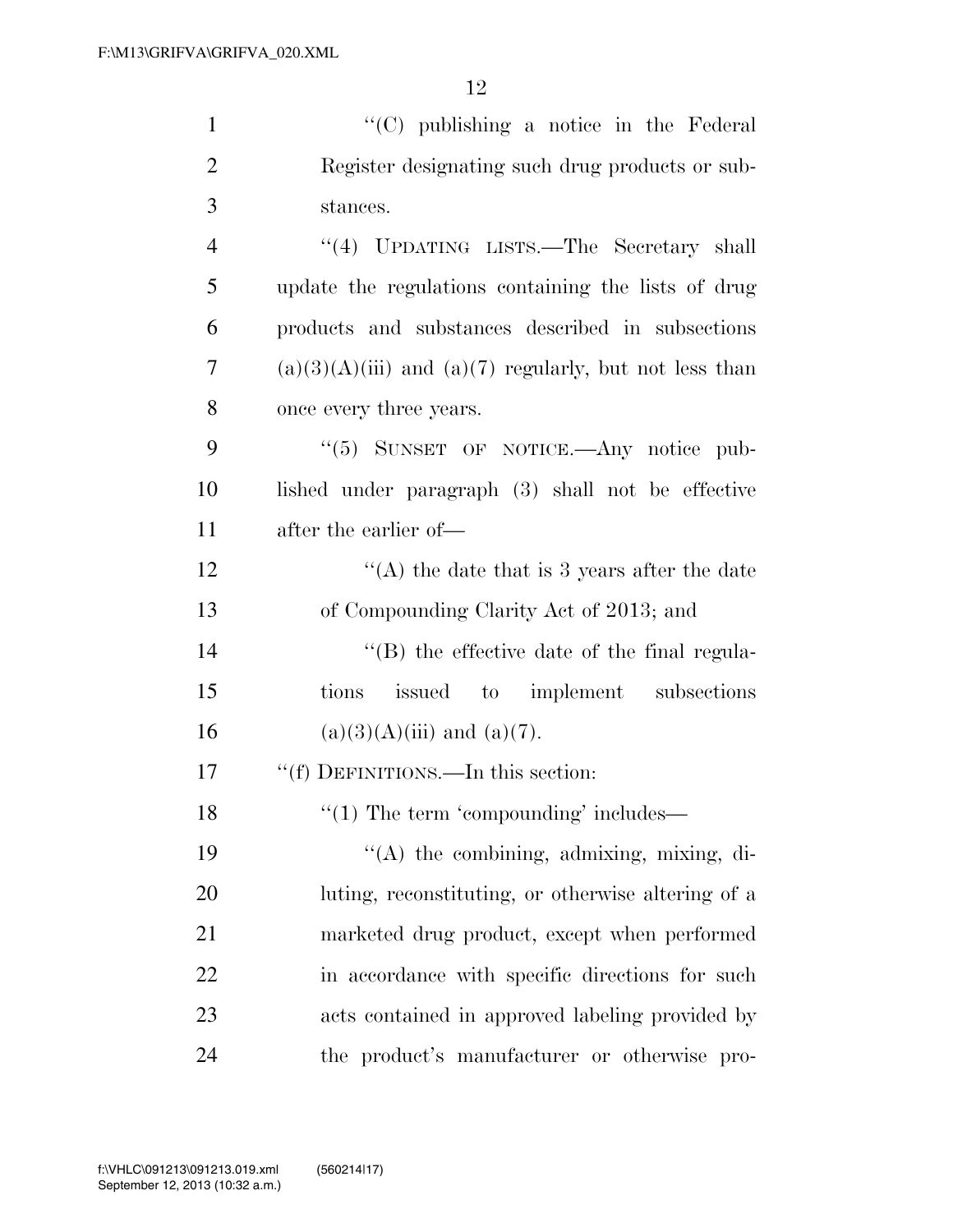| $\mathbf{1}$   | vided by that manufacturer consistent with that    |
|----------------|----------------------------------------------------|
| $\overline{2}$ | labeling;                                          |
| 3              | "(B) the combining, admixing, mixing, di-          |
| $\overline{4}$ | luting, reconstituting, or otherwise altering a    |
| 5              | bulk drug substance to create a drug product;      |
| 6              | and                                                |
| 7              | " $(C)$ repackaging.                               |
| 8              | $"(2)$ The term 'essentially a copy of a marketed  |
| 9              | and approved drug product' does not include—       |
| 10             | "(A) a drug product in which there is a            |
| 11             | change, made for an identified individual pa-      |
| 12             | tient, which produces for that patient a clinical  |
| 13             | difference, as determined by the prescribing       |
| 14             | practitioner, between the compounded drug          |
| 15             | product and the comparable marketed and ap-        |
| 16             | proved drug product; or                            |
| 17             | $\lq\lq (B)$ a drug product that appears on the    |
| 18             | drug shortage list in effect under section 506E.   |
| 19             | "(3) The term 'licensed pharmacist' includes       |
| 20             | any individual who compounds drug products under   |
| 21             | the supervision of a practitioner licensed to com- |
| 22             | pound drug products under State law.               |
| 23             | $(4)$ The term 'marketed and approved drug         |
| 24             | product' means a drug product that—                |
| 25             | $\lq\lq$ is currently marketed; and                |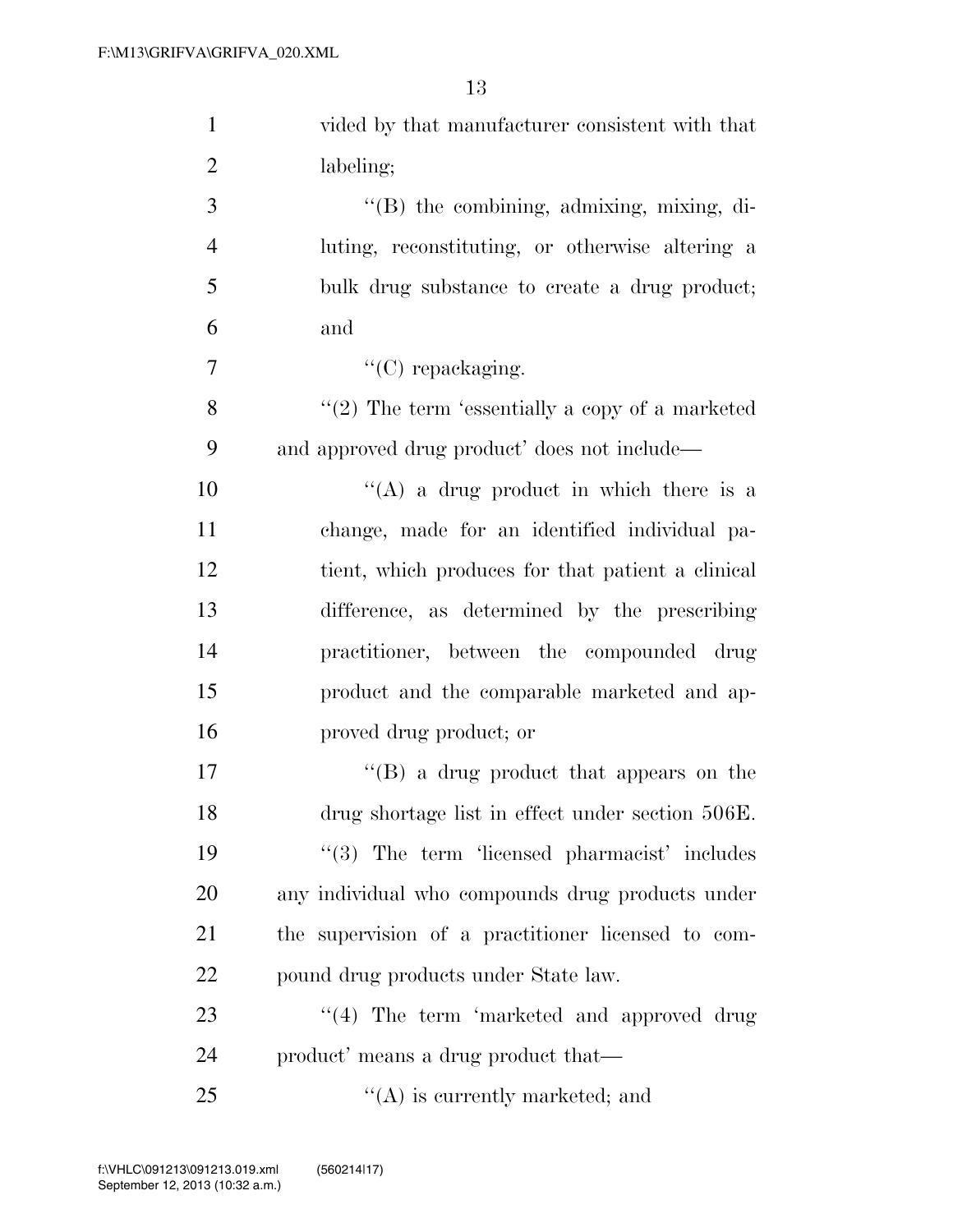1 ''(B) is approved under section 505 of this 2 Act or licensed under section 351 of the Public Health Service Act.

 $\frac{4}{(5)}$  A) The term 'repackaging' means taking a drug approved under section 505 of this Act or li- censed under section 351 of the Public Health Serv- ice Act from the container in which the drug is dis- tributed by the original manufacturer and placing such drug in a different container of the same or smaller size without further manipulating the drug (such as by diluting it or mixing it with another, dif-ferent drug or drugs).

 ''(B) Such term does not include removing the drug from its original container for immediate ad- ministration to an identified individual patient, such as withdrawing a drug into a syringe for immediate injection or removing the drug from its original con- tainer within a health care entity by a practitioner, or other licensed individual under the supervision or direction of such practitioner, for administration within the same day within such health care entity.''. **SEC. 3. OUTSOURCING FACILITIES.** 

 (a) IN GENERAL.—Subchapter A of chapter V of the Federal Food, Drug, and Cosmetic Act (21 U.S.C. 351 et seq.) is amended—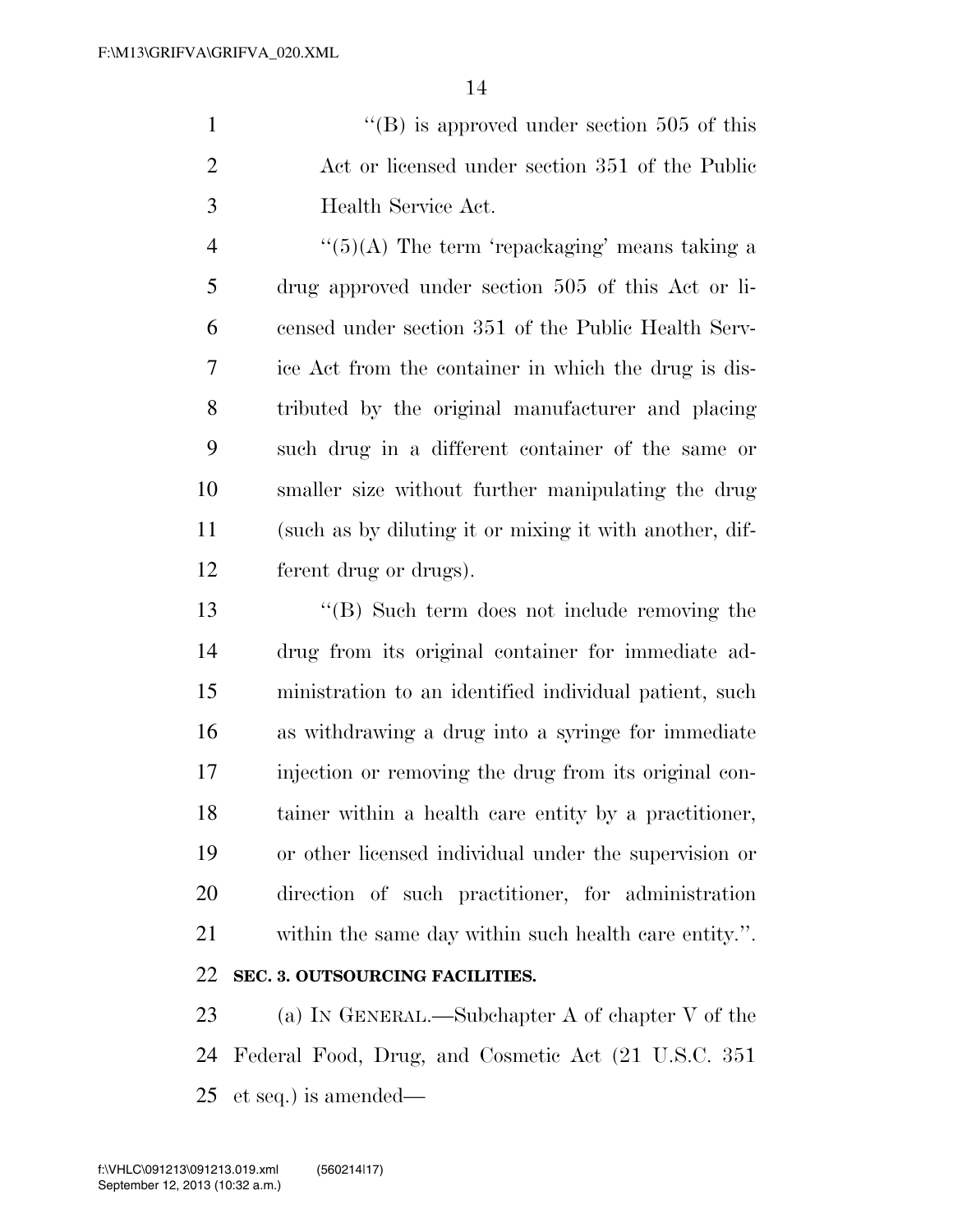(1) by redesignating section 503B as section 503C; and

 (2) by inserting after section 503A (21 U.S.C. 353a) the following new section:

### **''SEC. 503B. OUTSOURCING FACILITIES.**

 $\qquad$  "(a) In GENERAL.—Sections 502(f)(1) and 505 of this Act and section 351 of the Public Health Service Act shall not apply to a drug product compounded for human use by a licensed pharmacist in an outsourcing facility if each of the following conditions is met:

11 "(1) REGISTRATION AND REPORTING.—The fa- cility is in compliance with the registration and re-porting requirements of subsection (b).

14 "(2) DRUG PRODUCT AND SUBSTANCE LIMITA- TIONS.—The facility does not compound drug prod- ucts in violation of paragraphs (3) through (8) of section 503A(a).

18 "(3) FEES.—The facility has paid all fees owed by such facility pursuant to section 744K.

20 "(4) STANDARDIZED DRUG PRODUCTS FROM BULK.—The facility does not compound, from bulk drug substances, standardized dosages that are not otherwise commercially available of a marketed and approved drug product.

25 "(5) LABELING OF DRUG PRODUCTS.—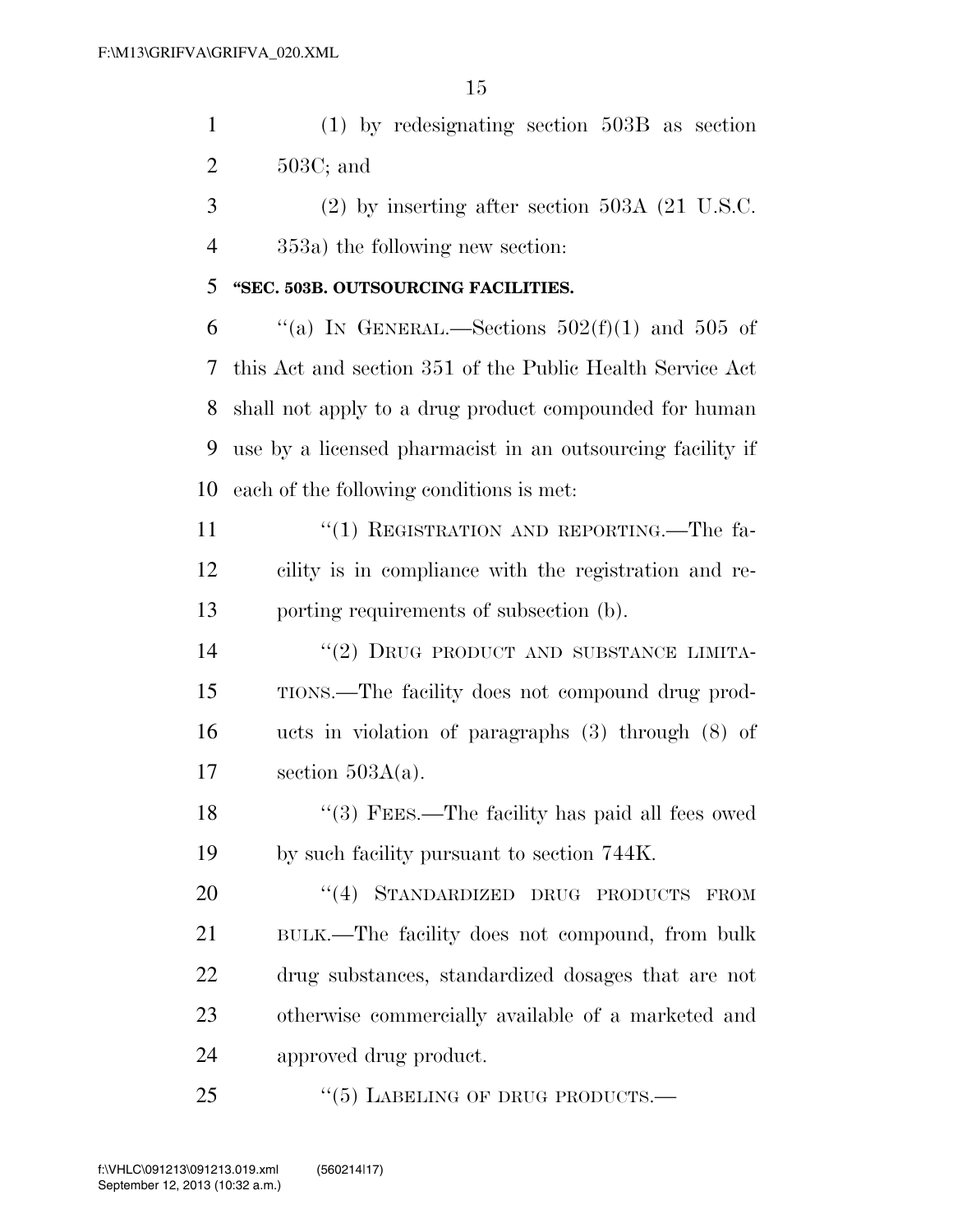| $\mathbf{1}$   | "(A) LABEL.—The label of a drug product         |
|----------------|-------------------------------------------------|
| $\overline{2}$ | compounded by an outsourcing facility shall in- |
| 3              | clude—                                          |
| $\overline{4}$ | "(i) the statement 'This is a com-              |
| 5              | pounded drug.' or a reasonable comparable       |
| 6              | alternative statement (as specified by the      |
| 7              | Secretary) that prominently identifies the      |
| 8              | drug as a compounded drug product;              |
| 9              | "(ii) the name, address, and phone              |
| 10             | number of the applicable outsourcing facil-     |
| 11             | ity; and                                        |
| 12             | "(iii) with respect to the compounded           |
| 13             | drug product—                                   |
| 14             | $\lq\lq$ (I) the lot or batch number;           |
| 15             | $\lq$ (II) the established name of the          |
| 16             | drug product;                                   |
| 17             | $\lq\lq$ (III) the dosage form<br>and           |
| 18             | strength;                                       |
| 19             | $``(IV)$ the statement of quantity              |
| 20             | or volume, as appropriate;                      |
| 21             | $\lq\lq(V)$ the date that the drug prod-        |
| 22             | uct was compounded;                             |
| 23             | $\lq\lq$ (VI) the expiration date;              |
| 24             | "(VII) storage and handling in-                 |
| 25             | structions;                                     |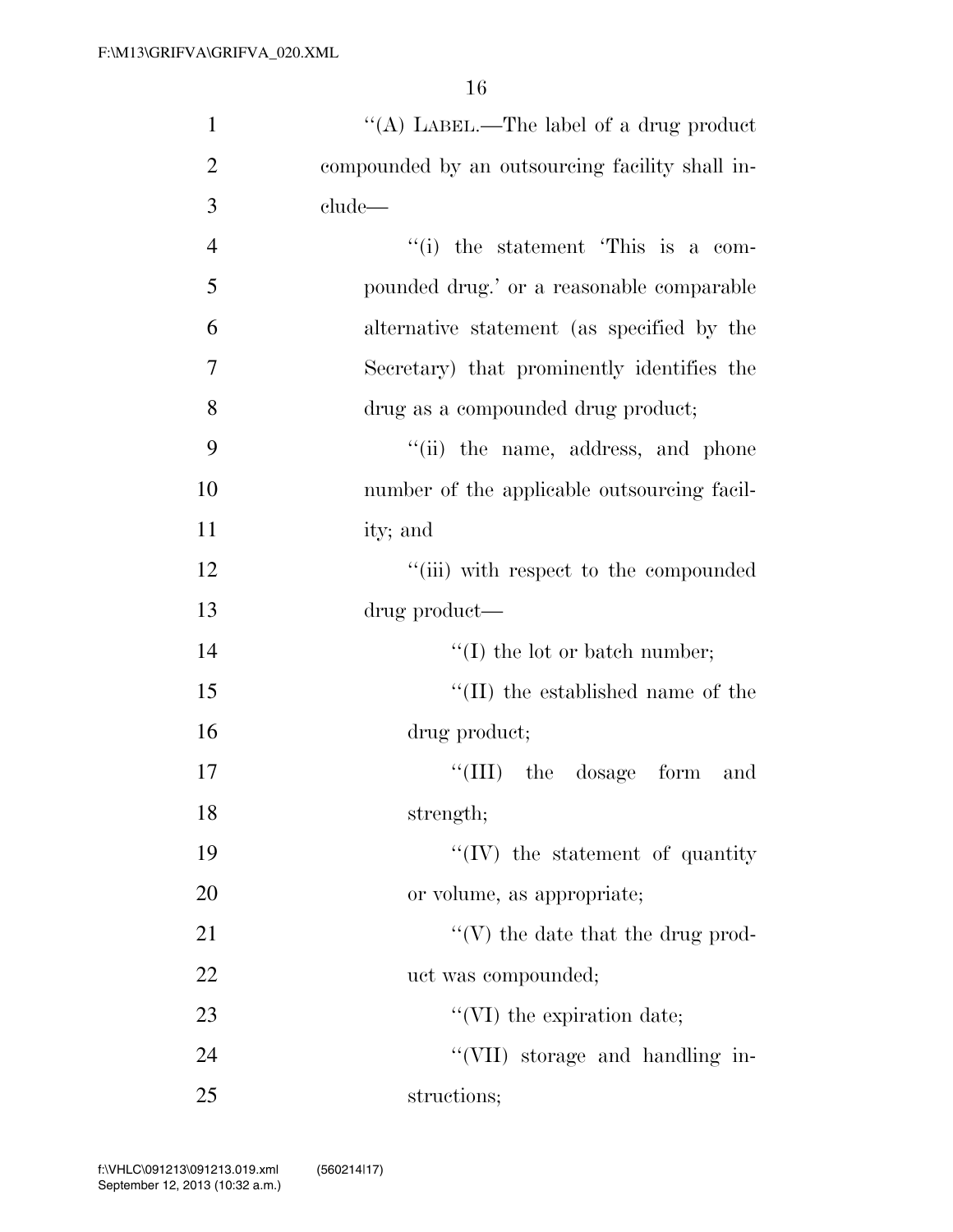| $\mathbf{1}$   | "(VIII) the National Drug Code                |
|----------------|-----------------------------------------------|
| $\overline{2}$ | number, if available;                         |
| 3              | $\lq\lq$ (IX) the 'Not for resale' state-     |
| $\overline{4}$ | required under section<br>ment                |
| 5              | $503A(a)(1)(C)(v)$ ; and                      |
| 6              | $\lq\lq (X)$ subject to subparagraph          |
| $\overline{7}$ | $(B)(i)$ , a list of active and inactive in-  |
| 8              | gredients, identified by established          |
| 9              | name and the quantity or proportion           |
| 10             | of each ingredient.                           |
| 11             | "(B) CONTAINER.—The container from            |
| 12             | which the individual units of a drug product  |
| 13             | compounded by an outsourcing facility are re- |
| 14             | moved for dispensing or for administration    |
| 15             | (such as a plastic bag containing individual  |
| 16             | product syringes) shall include—              |
| 17             | "(i) the information described under          |
| 18             | subparagraph $(A)(iii)(X)$ , if there is not  |
| 19             | space on the label for such information;      |
| 20             | "(ii) the following information to fa-        |
| 21             | adverse<br>cilitate<br>event<br>reporting:    |
| 22             | www.fda.gov/medwatch and 1-800-FDA-           |
| 23             | $1088$ ; and                                  |
| 24             | "(iii) directions for use, including, as      |
| 25             | appropriate, dosage and administration.       |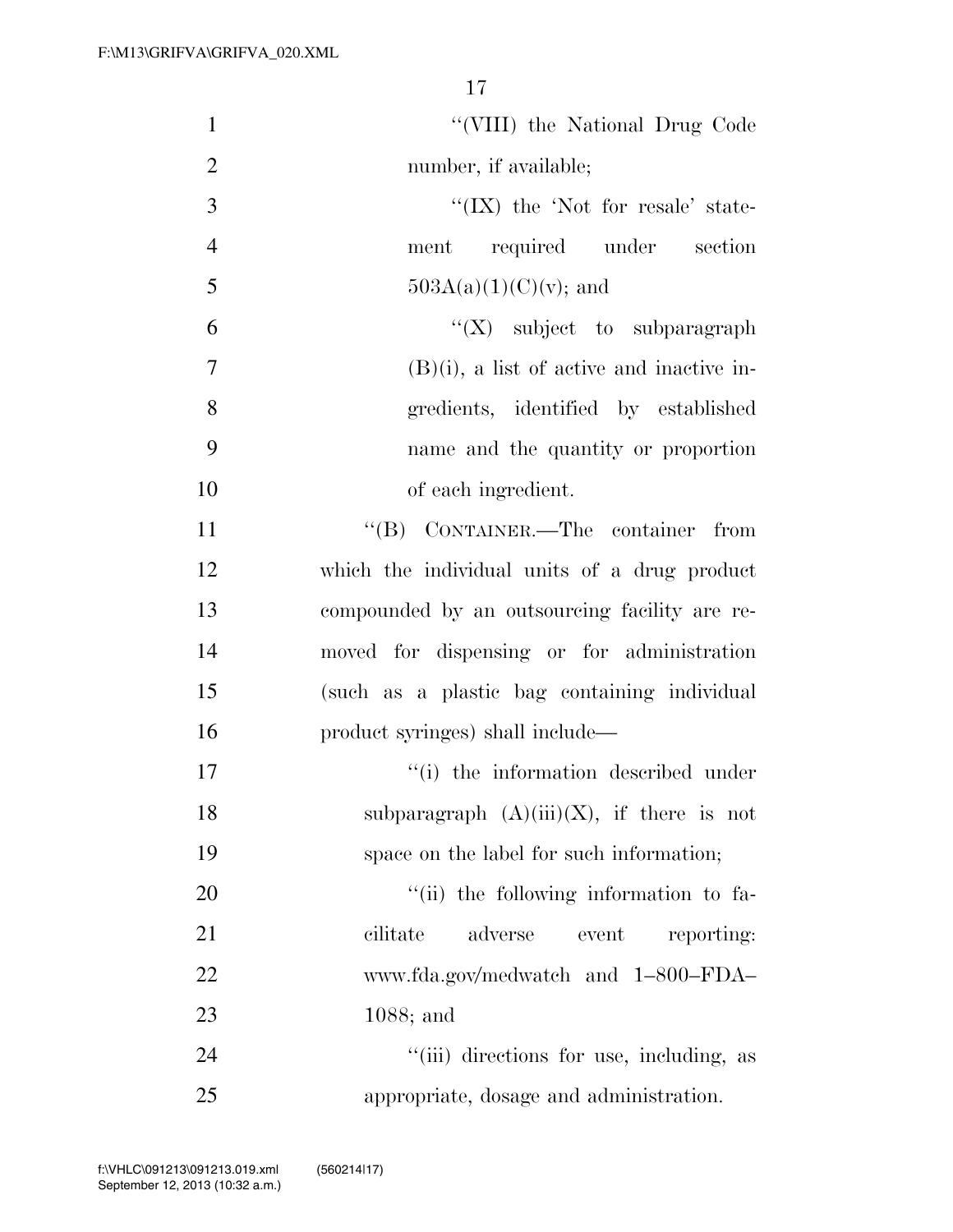| $\mathbf{1}$   | "(C) ADDITIONAL INFORMATION.—The                 |
|----------------|--------------------------------------------------|
| $\overline{2}$ | label and labeling of a drug product com-        |
| 3              | pounded by an outsourcing facility shall include |
| $\overline{4}$ | any other information as determined necessary    |
| 5              | and specified in regulations promulgated by the  |
| 6              | Secretary                                        |
| 7              | "(b) REGISTRATION OF OUTSOURCING FACILITIES      |
| 8              | AND REPORTING OF DRUG PRODUCTS.-                 |
| 9              | "(1) REGISTRATION OF OUTSOURCING FACILI-         |
| 10             | TIES.                                            |
| 11             | "(A) ANNUAL REGISTRATION.—During the             |
| 12             | period beginning on October 1 and ending on      |
| 13             | December 31 each year, each outsourcing facil-   |
| 14             | $ity-$                                           |
| 15             | "(i) shall register with the Secretary           |
| 16             | its name, place of business, and unique fa-      |
| 17             | cility identifier (which shall conform to the    |
| 18             | requirements for the unique facility identi-     |
| 19             | fier established under section 510), and a       |
| 20             | point of contact e-mail address; and             |
| 21             | ``(ii)<br>shall indicate<br>whether<br>the       |
| 22             | outsourcing facility intends to compound a       |
| 23             | drug product that appears on the list in ef-     |
| 24             | fect under section 506E during the subse-        |
| 25             | quent calendar year.                             |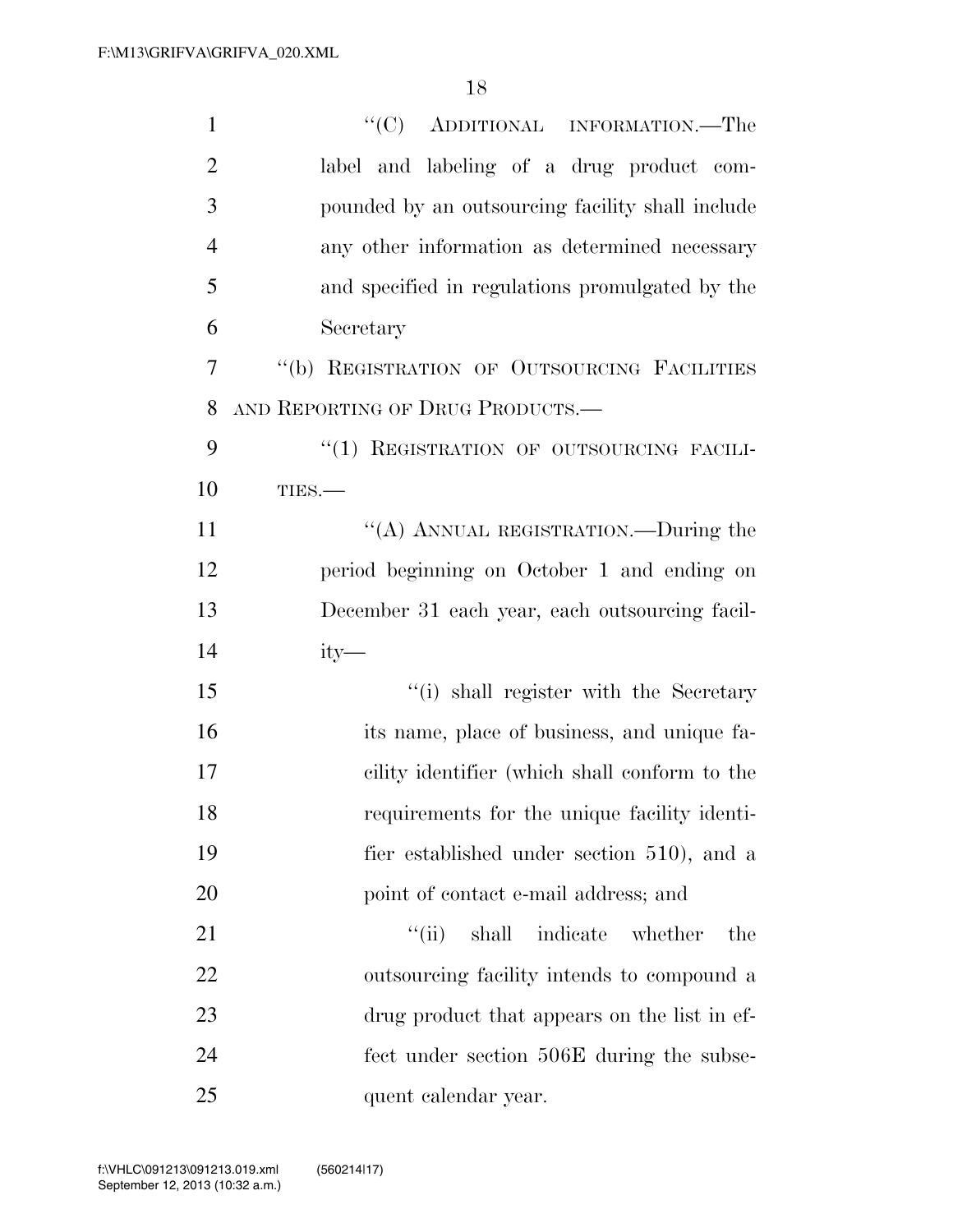| $\mathbf{1}$   | "(B) NEW OUTSOURCING FACILITIES.-                   |
|----------------|-----------------------------------------------------|
| $\overline{2}$ | Each outsourcing facility, upon first engaging      |
| 3              | in compounding pursuant to this section, shall      |
| $\overline{4}$ | immediately register with the Secretary and         |
| 5              | provide the information described in paragraph      |
| 6              | $(1)(A)$ . The Secretary shall establish a timeline |
| 7              | for registration for the first calendar year fol-   |
| 8              | lowing the effective date of the Compounding        |
| 9              | Clarity Act of 2013. In no case may registra-       |
| 10             | tion be required until at least 60 calendar days    |
| 11             | following publication of the timeline in the Fed-   |
| 12             | eral Register.                                      |
| 13             | "(C) AVAILABILITY OF REGISTRATION FOR               |
| 14             | INSPECTION; LIST.                                   |
| 15             | "(i) REGISTRATIONS.—The Secretary                   |
| 16             | shall make available for inspection, to any         |
| 17             | person so requesting, any registration filed        |
| 18             | pursuant to this paragraph.                         |
| 19             | "(ii) LIST.—The Secretary shall make                |
| 20             | available on the public Internet Website of         |
| 21             | the Food and Drug Administration a list             |
| 22             | of the name of each facility registered             |
| 23             | under this subsection as an outsourcing fa-         |
| 24             | cility, the State in which each such facility       |
| 25             | is located, whether the facility compounds          |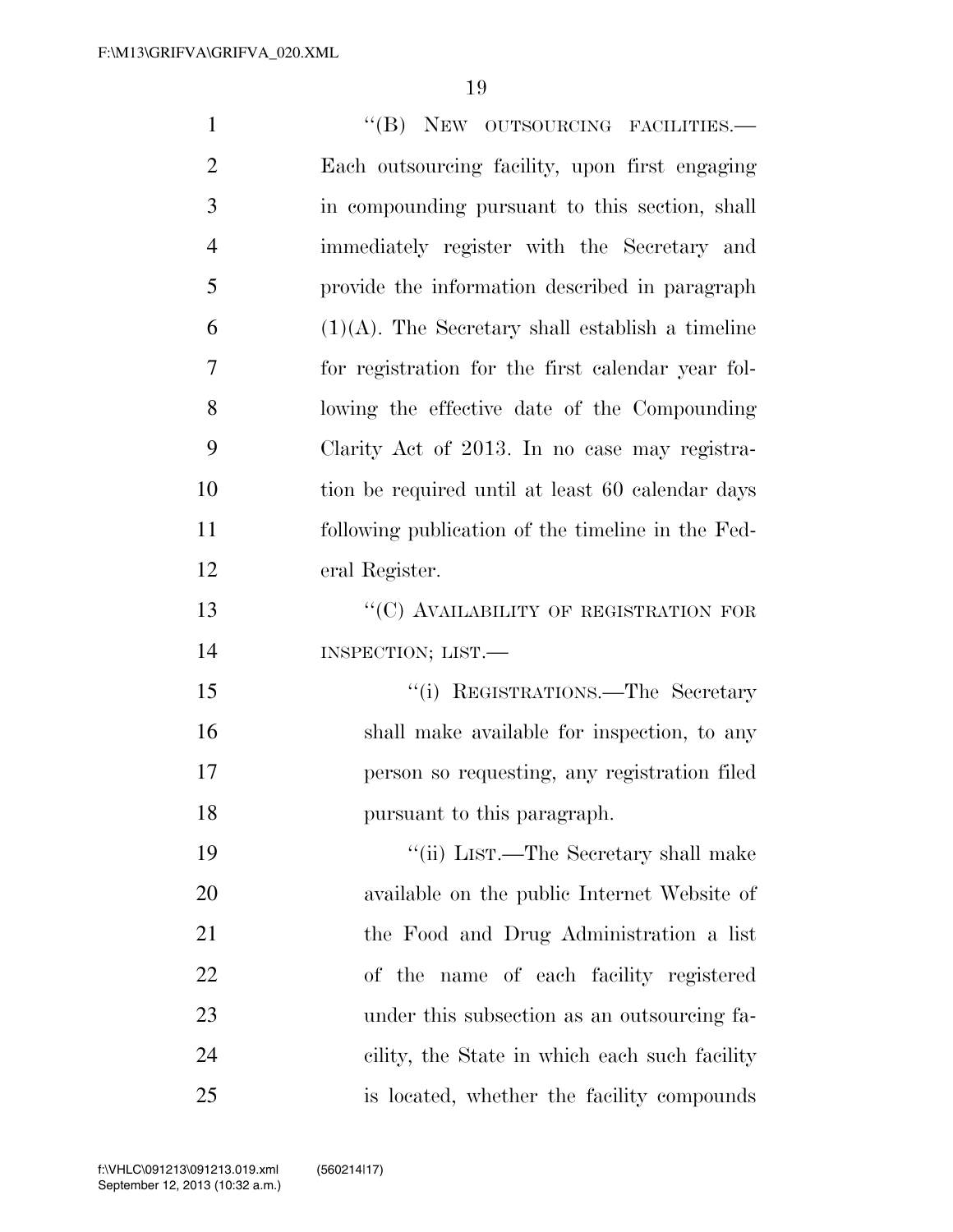| $\mathbf{1}$   | from bulk drug substances, and whether            |
|----------------|---------------------------------------------------|
| $\overline{2}$ | any such compounding from bulk drug               |
| 3              | substances is for sterile or non-sterile drug     |
| $\overline{4}$ | products.                                         |
| 5              | (2)<br>DRUG PRODUCT REPORTING<br>BY               |
| 6              | OUTSOURCING FACILITIES.-                          |
| $\overline{7}$ | "(A) IN GENERAL.—Upon initially reg-              |
| 8              | istering as an outsourcing facility, once during  |
| 9              | the month of June of each year, and once dur-     |
| 10             | ing the month of December of each year, each      |
| 11             | outsourcing facility that registers with the Sec- |
| 12             | retary under paragraph (1) shall submit to the    |
| 13             | Secretary a report-                               |
| 14             | "(i) identifying the drug products                |
| 15             | compounded by such outsourcing facility           |
| 16             | during the previous 6-month period; and           |
| 17             | "(ii) with respect to each drug prod-             |
| 18             | uct identified under clause (i), providing        |
| 19             | the active ingredient; the source of such         |
| 20             | active ingredient; the National Drug Code         |
| 21             | number, if available, of the source drug          |
| 22             | product or bulk active ingredient; the            |
| 23             | strength of the active ingredient per unit;       |
| 24             | the dosage form and route of administra-          |
| 25             | tion; the package description; the number         |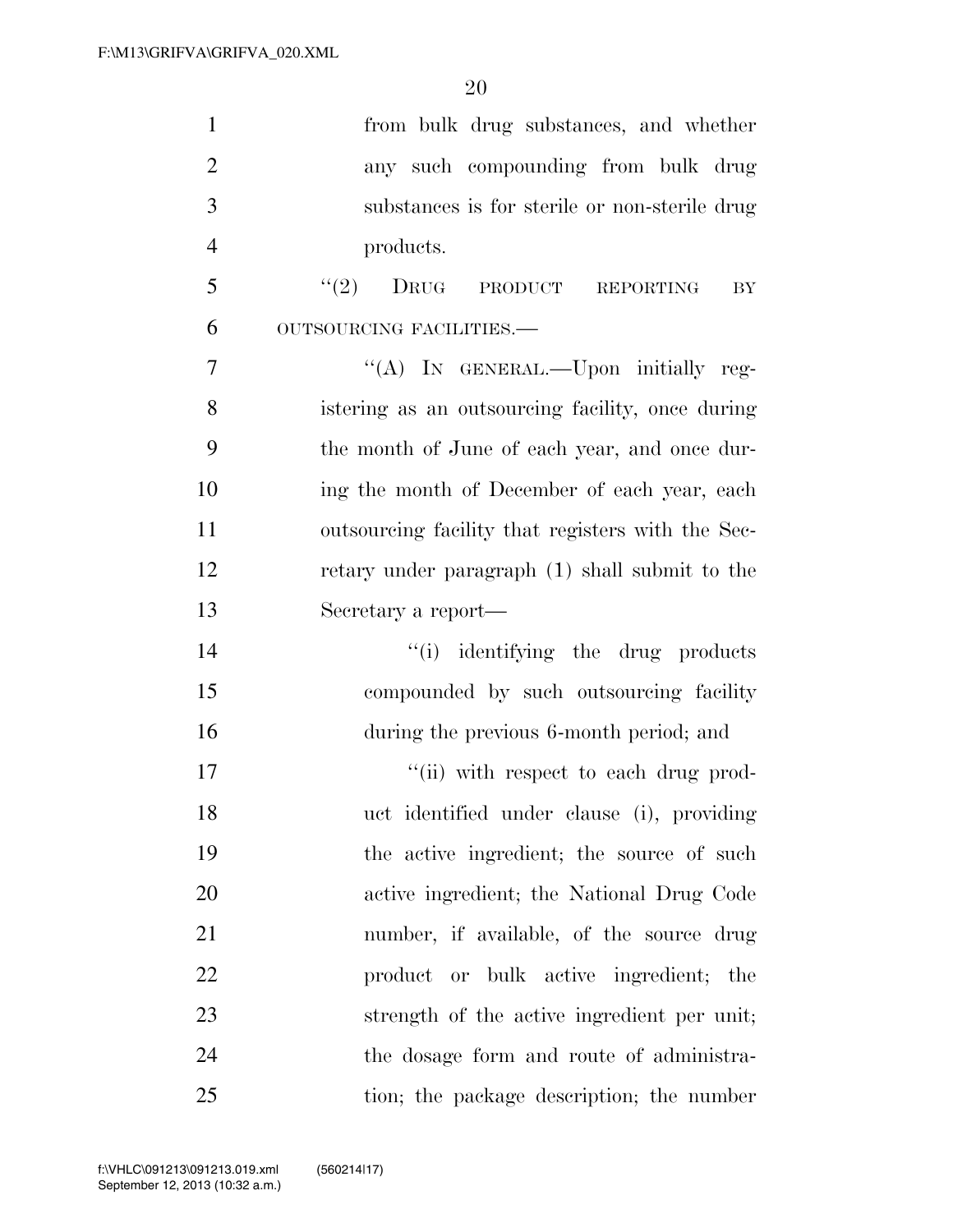| $\mathbf{1}$   | of individual units produced; and the Na-           |
|----------------|-----------------------------------------------------|
| $\overline{2}$ | tional Drug Code number of the final prod-          |
| 3              | uct, if assigned.                                   |
| $\overline{4}$ | "(B) FORM.—Each report under subpara-               |
| 5              | graph (A) shall be prepared in such form and        |
| 6              | manner as the Secretary may prescribe by regu-      |
| 7              | lation or guidance.                                 |
| 8              | "(C) CONFIDENTIALITY.—Reports<br>sub-               |
| 9              | mitted under this paragraph shall be exempt         |
| 10             | from inspection under paragraph $(1)(C)$ , unless   |
| 11             | the Secretary finds that such an exemption          |
| 12             | would be inconsistent with the protection of the    |
| 13             | public health.                                      |
| 14             | "(3) ELECTRONIC REGISTRATION AND REPORT-            |
| 15             | ING.—Registrations and drug product reporting       |
| 16             | under this subsection (including the submission of  |
| 17             | updated information) shall be submitted to the Sec- |
| 18             | retary by electronic means unless the Secretary     |
| 19             | grants a request for waiver of such requirement be- |
| 20             | cause use of electronic means is not reasonable for |
| 21             | the person requesting waiver.                       |
| 22             | "(4) RISK-BASED INSPECTION FREQUENCY.-              |
| 23             | "(A) IN GENERAL.—Outsourcing facili-                |
| 24             | ties-                                               |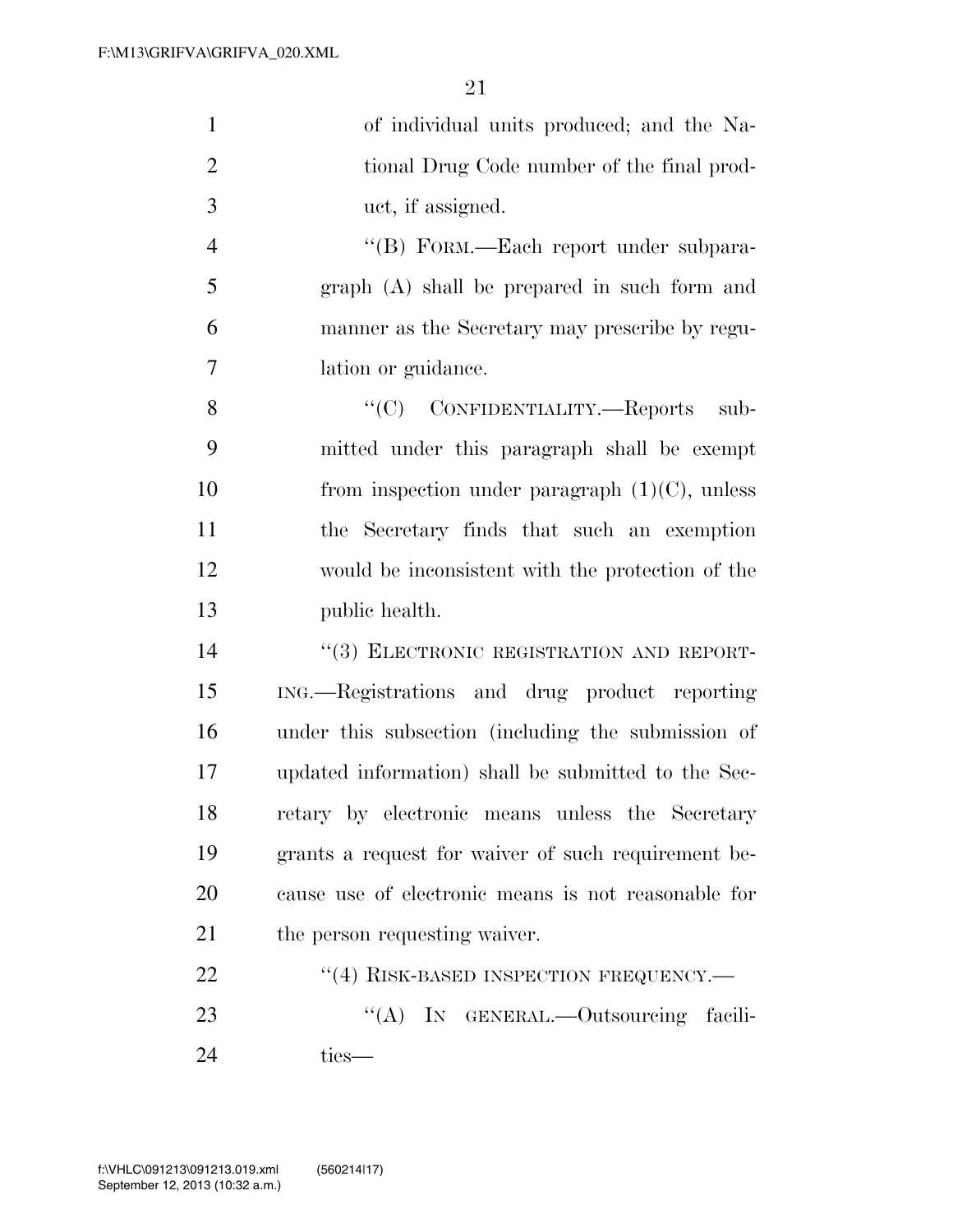| $\mathbf{1}$   | "(i) shall be subject to inspection pur-           |
|----------------|----------------------------------------------------|
| $\overline{2}$ | suant to section 704; and                          |
| 3              | "(ii) shall not be eligible for the ex-            |
| $\overline{4}$ | emption under section $704(a)(2)(A)$ .             |
| 5              | "(B) RISK-BASED SCHEDULE.—The Sec-                 |
| 6              | retary, acting through one or more officers or     |
| 7              | employees duly designated by the Secretary,        |
| 8              | shall inspect outsourcing facilities in accordance |
| 9              | with a risk-based schedule established by the      |
| 10             | Secretary.                                         |
| 11             | "(C) RISK FACTORS.—In establishing the             |
| 12             | risk-based schedule, the Secretary shall inspect   |
| 13             | outsourcing facilities according to the known      |
| 14             | safety risks of such outsourcing facilities, which |
| 15             | shall be based on the following factors:           |
| 16             | "(i) The compliance history of the                 |
| 17             | outsourcing facility.                              |
| 18             | "(ii) The record, history, and nature              |
| 19             | of recalls linked to the outsourcing facility.     |
| 20             | "(iii) The inherent risk of the drug               |
| 21             | products compounded at the outsourcing             |
| 22             | facility.                                          |
| 23             | "(iv) The inspection frequency and                 |
| 24             | history of the outsourcing facility, includ-       |
| 25             | ing whether the outsourcing facility has           |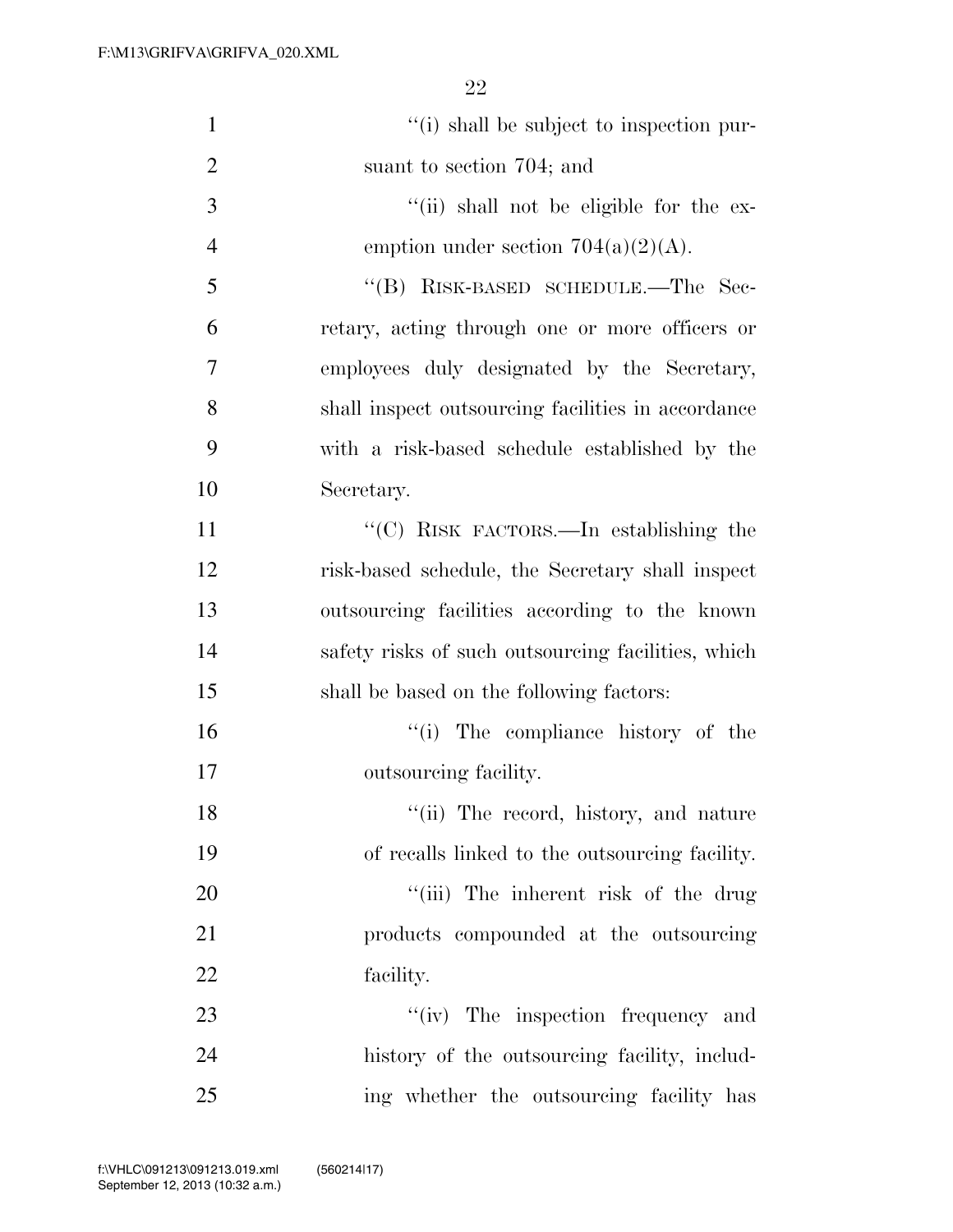|                | 23                                                     |
|----------------|--------------------------------------------------------|
| $\mathbf{1}$   | been inspected pursuant to section 704                 |
| $\mathfrak{2}$ | within the last 4 years.                               |
| 3              | $f'(v)$ Whether the outsourcing facility               |
| $\overline{4}$ | has registered under this paragraph as an              |
| 5              | entity that intends to compound a drug                 |
| 6              | product that appears on the list in effect             |
| 7              | under section 506E.                                    |
| 8              | $\lq\lq$ (vi) Any other criteria deemed nec-           |
| 9              | essary and appropriate by the Secretary                |
| 10             | for purposes of allocating inspection re-              |
| 11             | sources.                                               |
| 12             | ``(5)<br>ADVERSE EVENT<br>REPORTING.                   |
| 13             | Outsourcing facilities shall be required to submit ad- |
| 14             | verse event reports to the Secretary in accordance     |
| 15             | with the content and format requirements estab-        |
| 16             | lished through guidance or regulation under section    |
| 17             | 310.305 of title 21, Code of Federal Regulations (or   |
| 18             | any successor regulations) or section 600.80 of title  |
| 19             | 21, Code of Federal Regulations (or any successor      |
| 20             | regulations).                                          |

21 "(c) DEFINITIONS.—In this section:

22  $\text{``(1)}$  OUTSOURCING FACILITY.—The term 'outsourcing facility' means a facility at one geo-graphic location or address that compounds sterile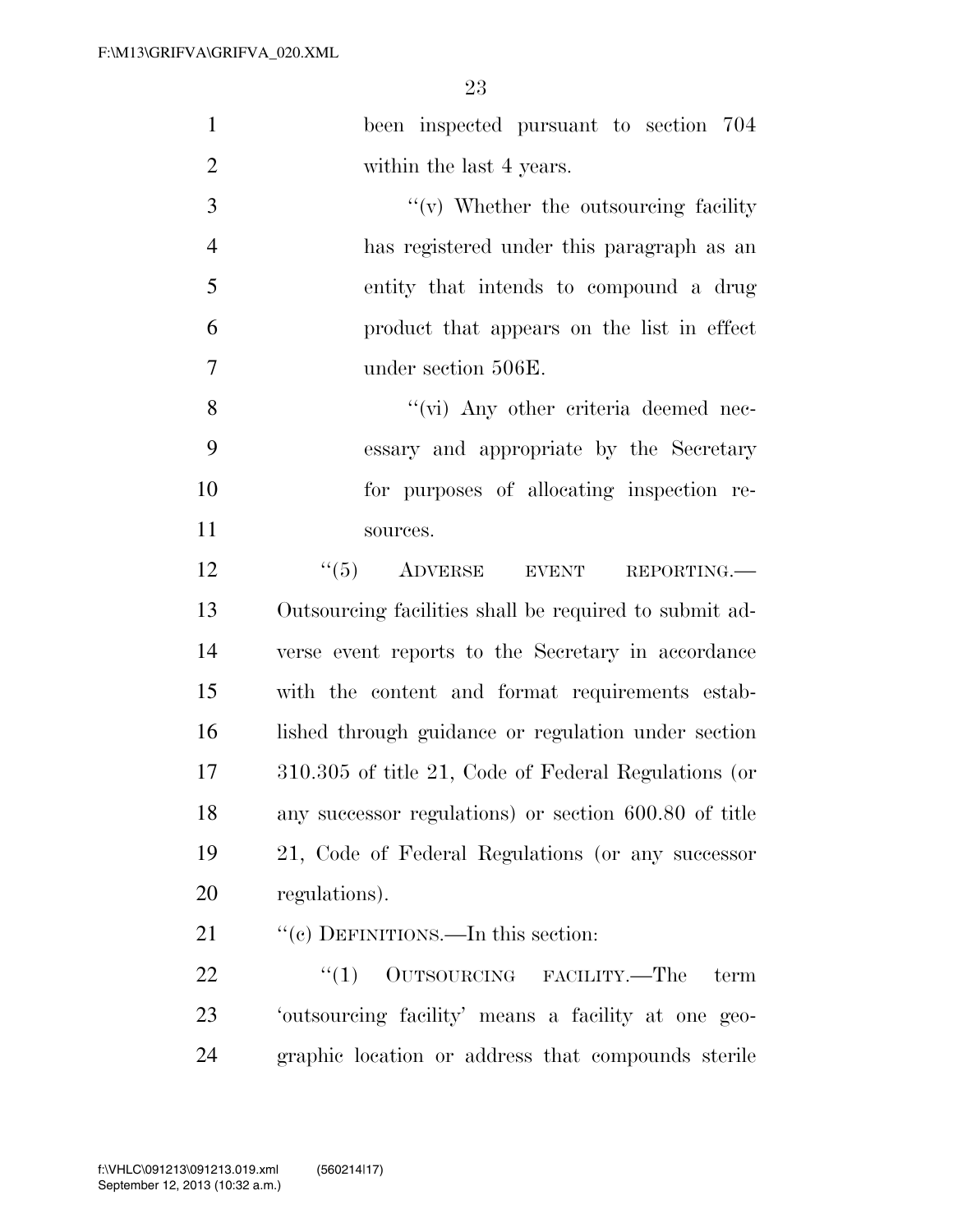| $\mathbf{1}$   |                                                          |
|----------------|----------------------------------------------------------|
|                | drug products for office use in excess of the limita-    |
| $\overline{2}$ | tion set forth in section $503A(a)(1)(C(iii))$ .         |
| 3              | (2)<br>OTHER DEFINITIONS.—The<br>terms                   |
| $\overline{4}$ | 'compounding', 'essentially a copy of a marketed and     |
| 5              | approved drug product', 'licensed pharmacist', and       |
| 6              | 'marketed and approved drug product' have the            |
| 7              | meanings given such terms in section $503A(f)$ .".       |
| 8              | (b) FEES.—Subchapter C of chapter VII of the Fed-        |
| 9              | eral Food, Drug, and Cosmetic Act (21 U.S.C. 379f et     |
| 10             | seq.) is amended by adding at the end the following:     |
| 11             | "PART 9-FEES RELATING TO OUTSOURCING                     |
| 12             | <b>FACILITIES</b>                                        |
| 13             | "SEC. 744J. DEFINITIONS.                                 |
|                |                                                          |
| 14             | "In this part:                                           |
| 15             | $\lq(1)$ The term 'affiliate' has the meaning given      |
| 16             | such term in section $735(11)$ .                         |
| 17             | "(2) The term 'gross annual sales' means the             |
| 18             | total worldwide gross annual sales, in United States     |
| 19             | dollars, for an outsourcing facility, including the      |
| 20             | sales of all the affiliates of the outsourcing facility. |
| 21             | $\cdot$ (3) The term 'outsourcing facility' has the      |
| 22             | meaning given to such term in section $503B(c)$ .        |
| 23             | "(4) The term 'reinspection' means, with re-             |
| 24             | spect to an outsourcing facility, 1 or more inspec-      |
| 25             | tions conducted under section 704 subsequent to an       |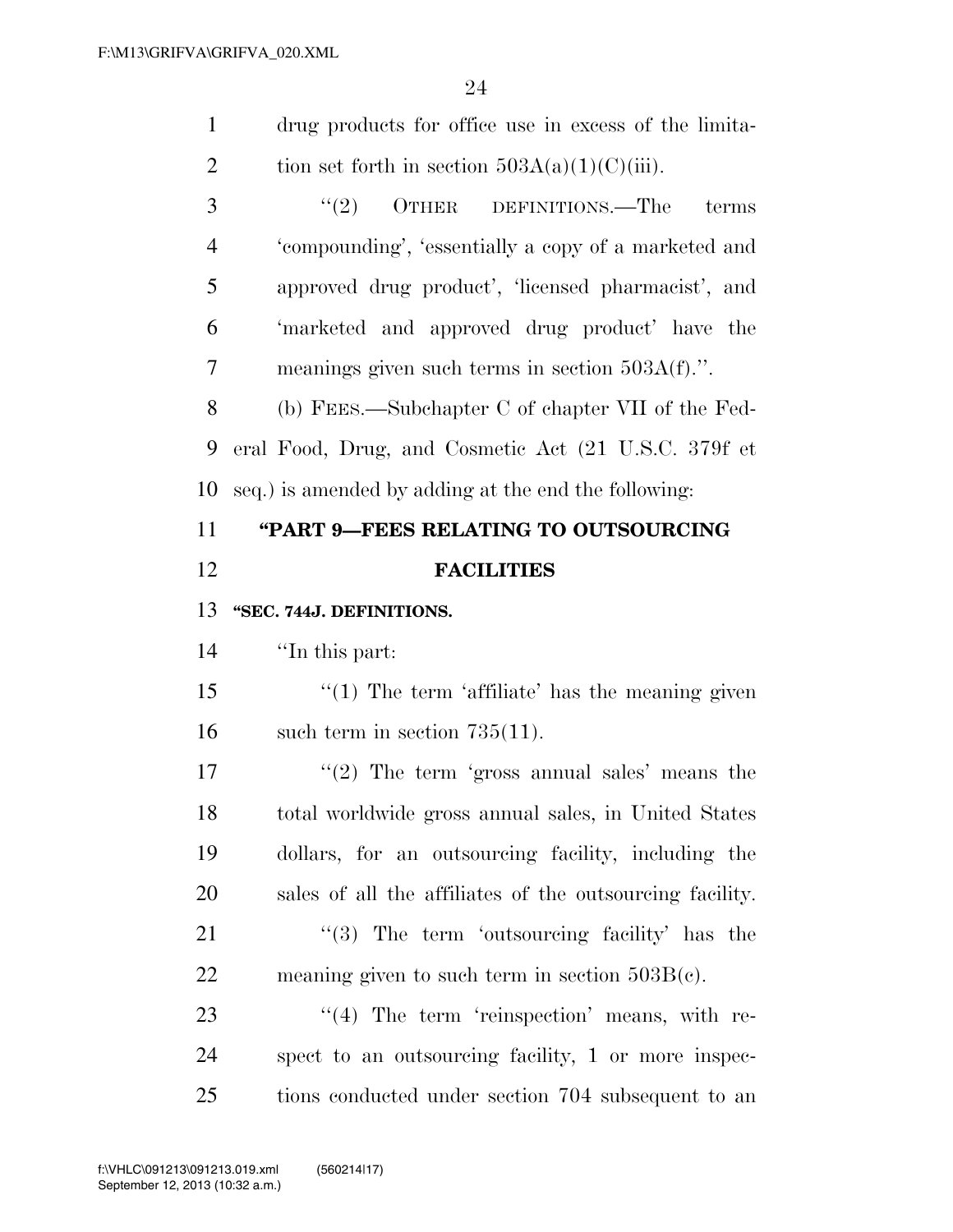| $\mathbf{1}$   | inspection conducted under such provision which                                       |
|----------------|---------------------------------------------------------------------------------------|
| $\overline{2}$ | identified noncompliance materially related to an ap-                                 |
| 3              | plicable requirement of this Act, specifically to deter-                              |
| $\overline{4}$ | mine whether compliance has been achieved to the                                      |
| 5              | Secretary's satisfaction.                                                             |
| 6              | 744K.<br>"SEC.<br><b>AUTHORITY</b><br>TO<br><b>ASSESS</b><br><b>AND</b><br><b>USE</b> |
| 7              | <b>OUTSOURCING FACILITY FEES.</b>                                                     |
| 8              | $\lq(a)$<br><b>ESTABLISHMENT</b><br>REINSPECTION<br>$\operatorname{AND}$              |
| 9              | $FEES$ .                                                                              |
| 10             | "(1) IN GENERAL.—For fiscal year $2015$ and                                           |
| 11             | each subsequent fiscal year, the Secretary shall, in                                  |
| 12             | accordance with this subsection, assess and collect—                                  |
| 13             | $\lq\lq$ and annual establishment fee from                                            |
| 14             | each outsourcing facility; and                                                        |
| 15             | $\lq\lq (B)$ a reinspection fee from<br>each                                          |
| 16             | outsourcing facility subject to a reinspection in                                     |
| 17             | such fiscal year.                                                                     |
| 18             | $\lq(2)$ MULTIPLE<br>REINSPECTIONS.—An                                                |
| 19             | outsourcing facility subject to multiple reinspections                                |
| 20             | in a fiscal year shall be subject to a reinspection fee                               |
| 21             | for each reinspection.                                                                |
| 22             | "(b) ESTABLISHMENT AND REINSPECTION FEE SET-                                          |
| 23             | TING.—The Secretary shall—                                                            |
| 24             | $\cdot$ (1) establish the amount of the establishment                                 |
| 25             | and reinspection fee to be collected under this sec-                                  |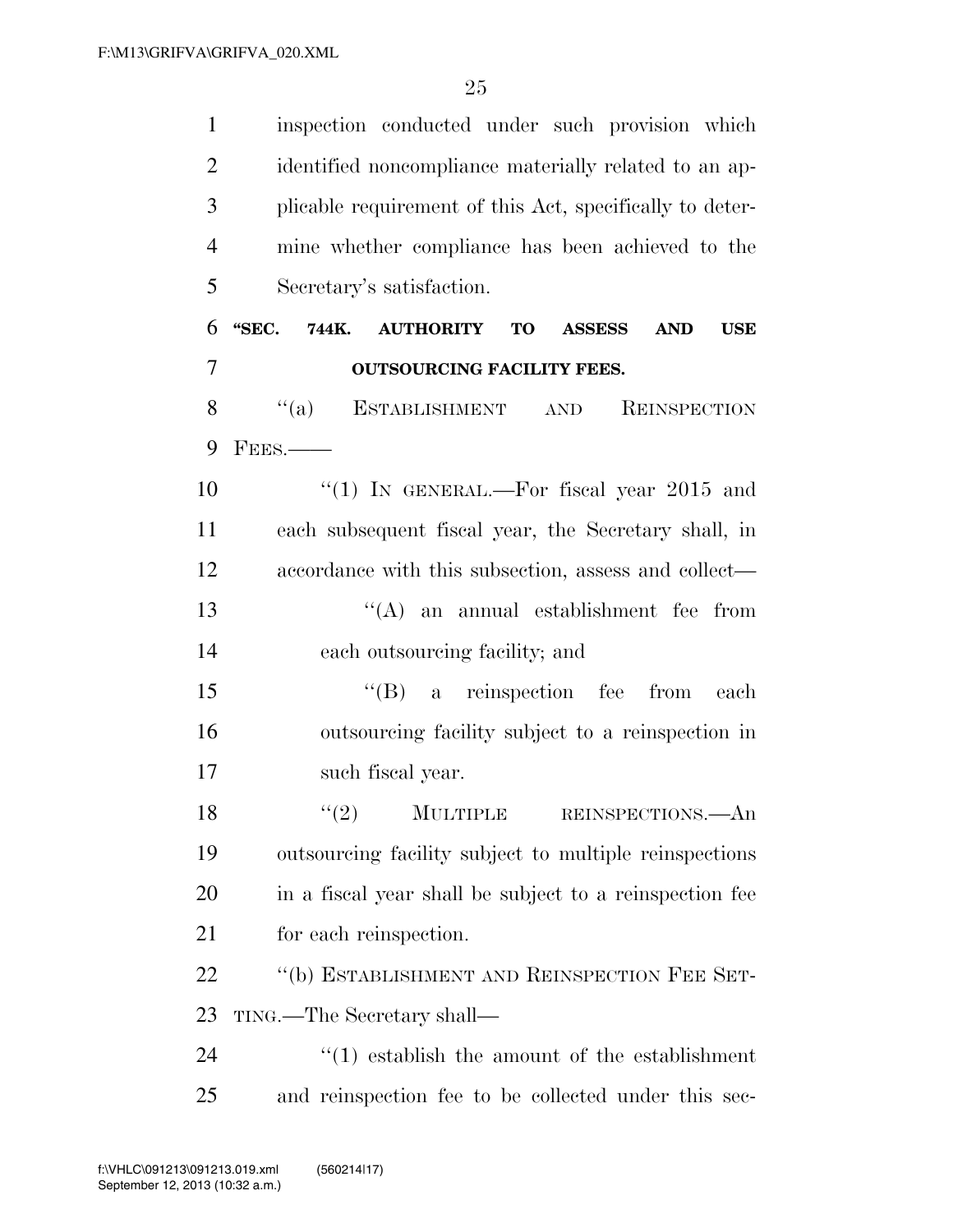| $\mathbf{1}$   | tion for each fiscal year based on the methodology  |
|----------------|-----------------------------------------------------|
| $\overline{2}$ | described in subsection (c); and                    |
| 3              | $(2)$ publish such fee amounts in a Federal         |
| $\overline{4}$ | Register notice not later than 60 calendar days be- |
| 5              | fore the start of each such year.                   |
| 6              | "(c) AMOUNT OF ESTABLISHMENT FEE AND REIN-          |
| 7              | SPECTION FEE.-                                      |
| 8              | $\lq(1)$ In GENERAL.—For each outsourcing facil-    |
| 9              | ity in a fiscal year—                               |
| 10             | "(A) except as provided in paragraph $(4)$ ,        |
| 11             | the amount of the annual establishment fee          |
| 12             | under subsection (b) shall be equal to the sum      |
| 13             | $of$ —                                              |
| 14             | $\lq($ i) \$15,000, multiplied by the infla-        |
| 15             | tion adjustment factor described in para-           |
| 16             | $graph(2)$ ; plus                                   |
| 17             | "(ii) the small business adjustment                 |
| 18             | factor described in paragraph (3); and              |
| 19             | $\lq\lq$ (B) the amount of any reinspection fee (if |
| 20             | applicable) under subsection (b) shall be equal     |
| 21             | to $$15,000$ , multiplied by the inflation adjust-  |
| 22             | ment factor described in paragraph (3).             |
| 23             | $``(2)$ INFLATION ADJUSTMENT FACTOR.—               |
| 24             | "(A) IN GENERAL.—For fiscal year $2015$             |
| 25             | and subsequent fiscal years, the fee amounts es-    |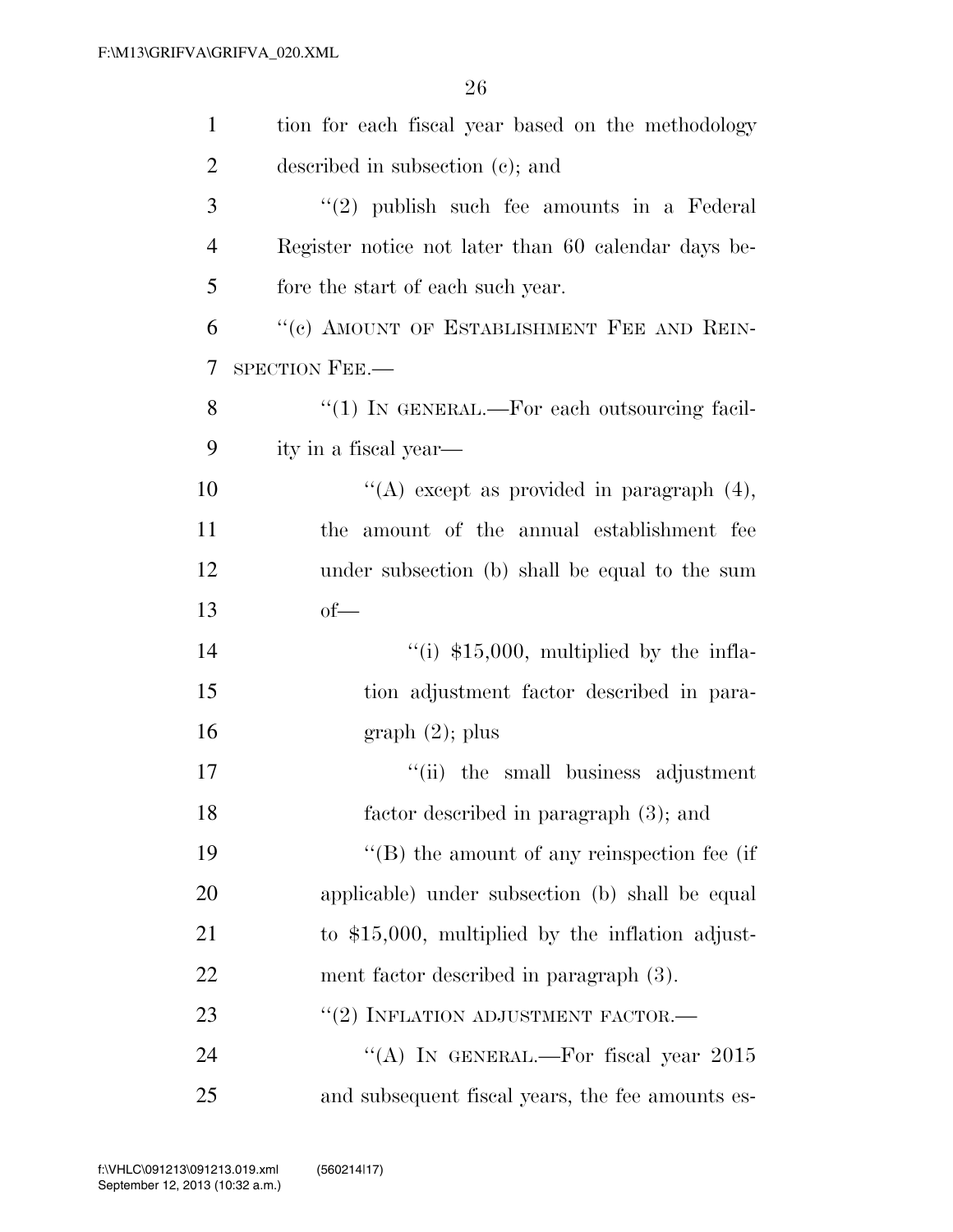| $\mathbf{1}$   | tablished in paragraph (1) shall be adjusted by |
|----------------|-------------------------------------------------|
| $\overline{2}$ | the Secretary by notice, published in the Fed-  |
| 3              | eral Register, for a fiscal year by the amount  |
| $\overline{4}$ | equal to the sum of—                            |
| $\mathfrak{S}$ | $``(i)$ one;                                    |
| 6              | "(ii) the average annual<br>percent             |
| $\tau$         | change in the cost, per full-time equivalent    |
| 8              | position of the Food and Drug Administra-       |
| 9              | tion, of all personnel compensation and         |
| 10             | benefits paid with respect to such positions    |
| 11             | for the first 3 years of the preceding 4 fis-   |
| 12             | cal years, multiplied by the proportion of      |
| 13             | personnel compensation and benefits costs       |
| 14             | to total costs of an average full-time equiv-   |
| 15             | alent position of the Food and Drug Ad-         |
| 16             | ministration for the first 3 years of the       |
| 17             | preceding 4 fiscal years; and                   |
| 18             | "(iii) the average annual percent               |
| 19             | change that occurred in the Consumer            |
| 20             | Price Index for urban consumers (U.S.           |
| 21             | City Average; Not Seasonally Adjusted; All      |
| 22             | items; Annual Index) for the first 3 years      |
| 23             | of the preceding 4 years of available data      |
| 24             | multiplied by the proportion of all costs       |
| 25             | other than personnel compensation and           |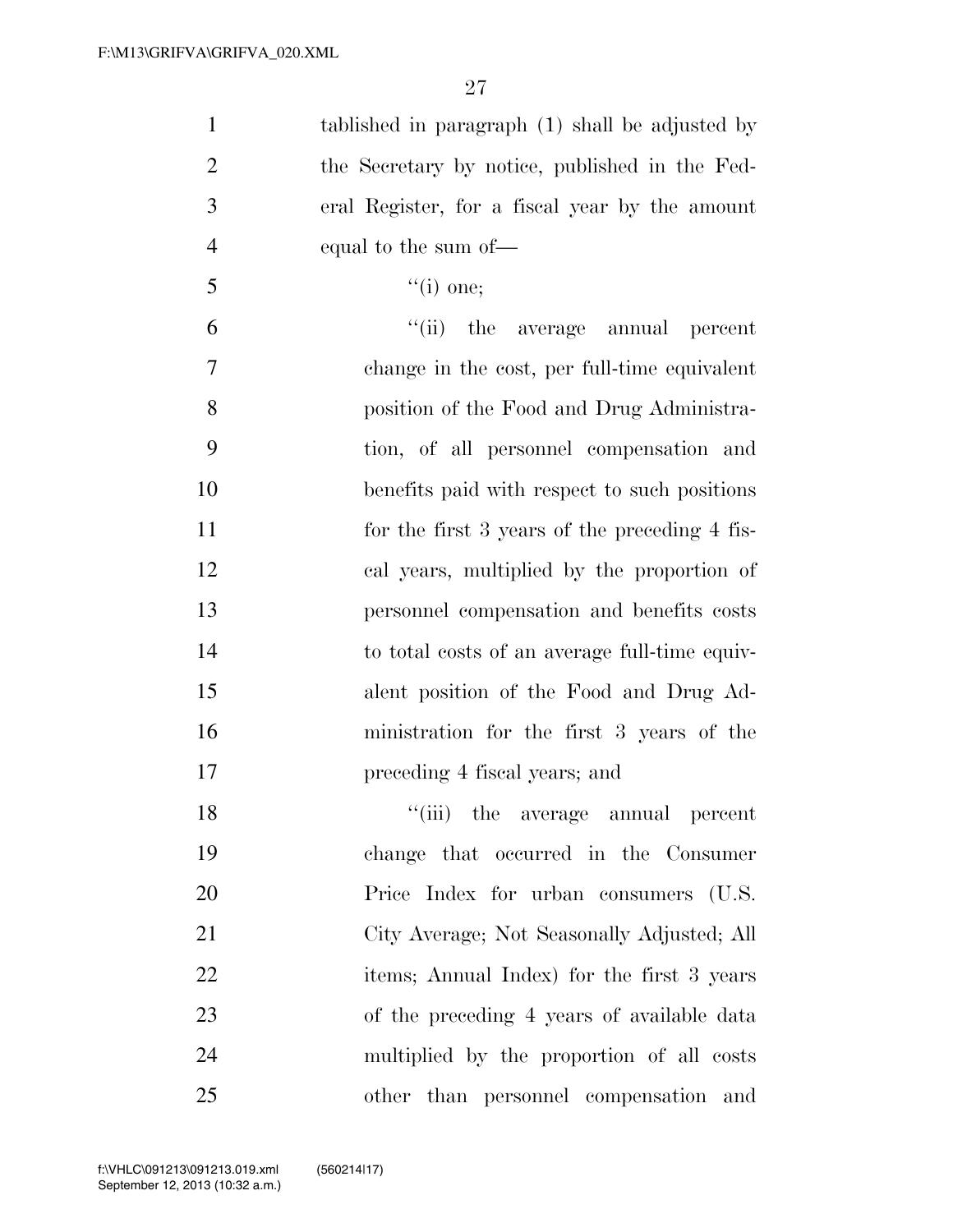| $\mathbf{1}$   | benefits costs to total costs of an average           |
|----------------|-------------------------------------------------------|
| $\overline{2}$ | full-time equivalent position of the Food             |
| 3              | and Drug Administration for the first 3               |
| $\overline{4}$ | years of the preceding 4 fiscal years.                |
| 5              | "(B) COMPOUNDED BASIS.—The adjust-                    |
| 6              | ment made each fiscal year under subparagraph         |
| 7              | (A) shall be added on a compounded basis to           |
| 8              | the sum of all adjustments made each fiscal           |
| 9              | year after fiscal year 2014 under subparagraph        |
| 10             | (A).                                                  |
| 11             | "(3) SMALL BUSINESS ADJUSTMENT FACTOR.-               |
| 12             | The small business adjustment factor referred to in   |
| 13             | paragraph $(1)(A)(ii)$ shall be an amount established |
| 14             | by the Secretary for each fiscal year based on the    |
| 15             | Secretary's estimate of-                              |
| 16             | $\lq\lq$ the number of small businesses that          |
| 17             | will pay a reduced establishment fee for such         |
| 18             | fiscal year; and                                      |
| 19             | $\lq\lq$ the adjustment to the establishment          |
| 20             | fee necessary to achieve total fees equaling the      |
| 21             | total fees that the Secretary would have col-         |
| 22             | lected if no entity qualified for the small busi-     |
| 23             | ness exception in paragraph (4).                      |
| 24             | "(4) EXCEPTION FOR SMALL BUSINESSES.—                 |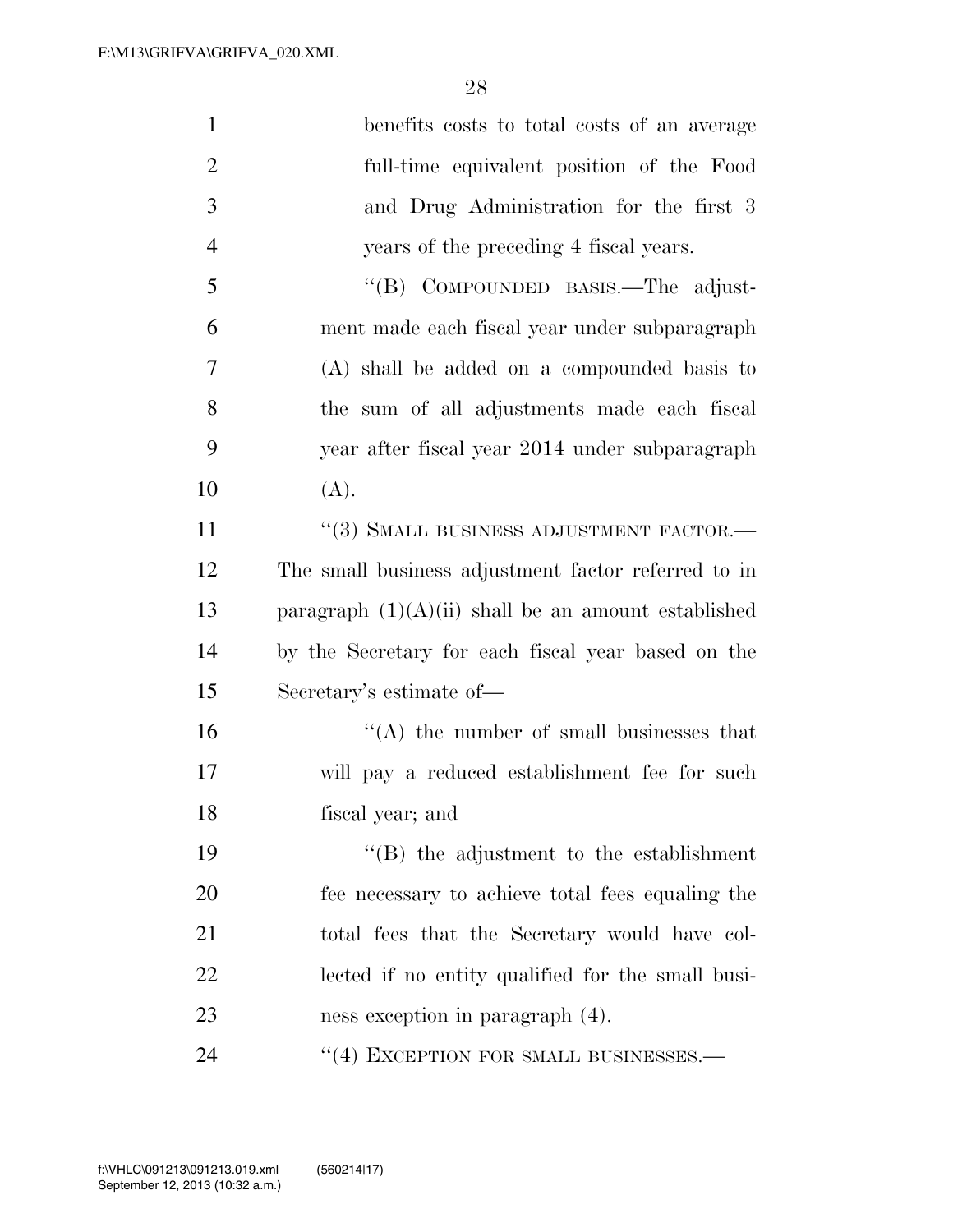1 ''(A) In GENERAL.—In the case of an outsourcing facility with gross annual sales of \$1,000,000 or less in the 12 months ending April 1 of the fiscal year immediately preceding the fiscal year in which the fees under this sec- tion are assessed, the amount of the establish- ment fee under subsection (b) for a fiscal year shall be equal to \1/3\ of the amount calculated 9 under paragraph  $(1)(A)(i)$  for such fiscal year. 10 "(B) APPLICATION.—To qualify for the ex- ception under this paragraph, a small business shall submit to the Secretary a written request for such exception, in a format specified by the Secretary in guidance, certifying its gross an-nual sales for the 12 months ending April 1 of

 the fiscal year immediately preceding the fiscal year in which fees under this subsection are as- sessed. Any such application shall be submitted to the Secretary not later than April 30 of such immediately preceding fiscal year.

21 "(5) CREDITING OF FEES.—In establishing the small business adjustment factor under paragraph (3) for a fiscal year, the Secretary shall—

24 ''(A) provide for the crediting of fees from the previous year to the next year if the Sec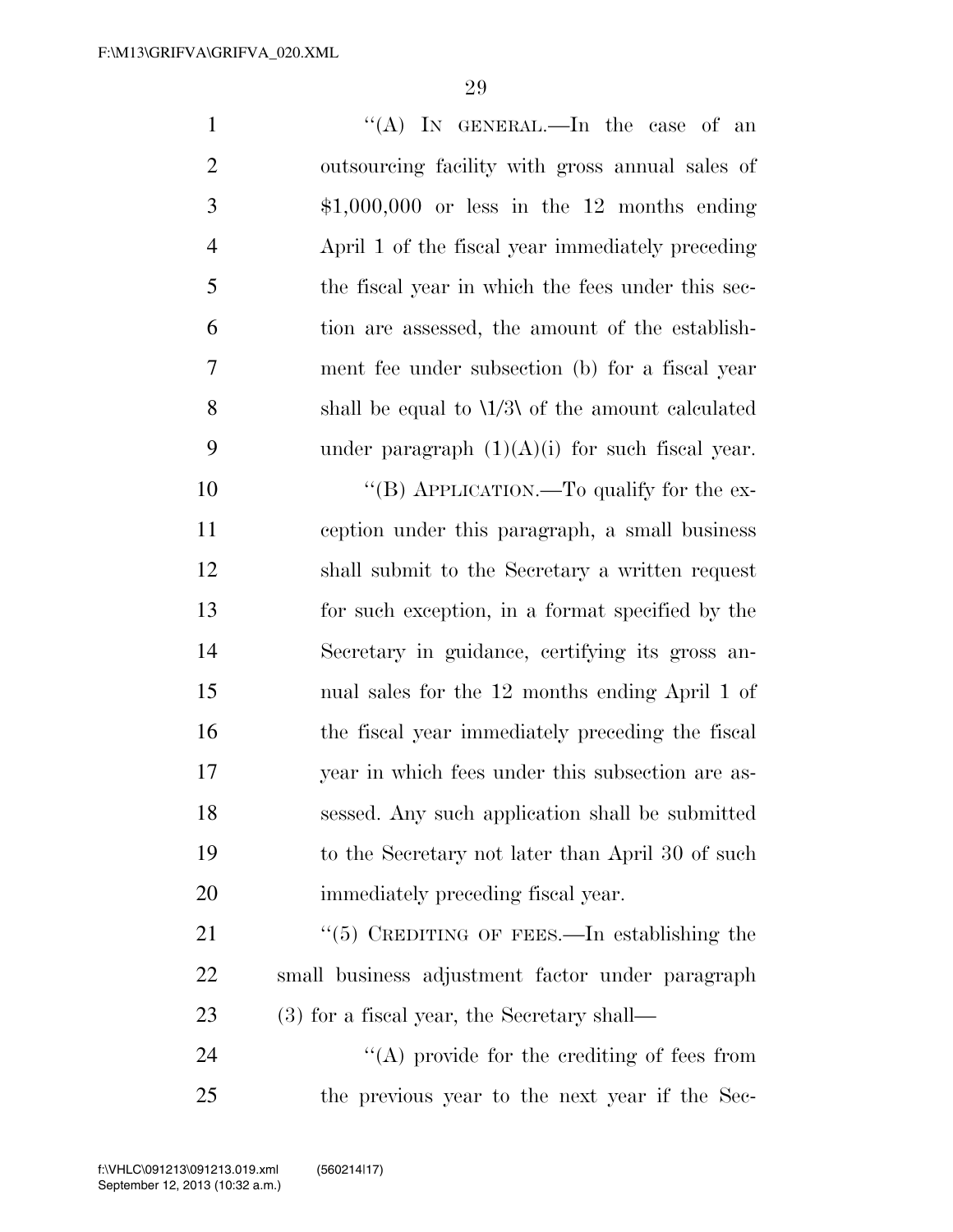retary overestimated the amount of the small business adjustment factor for such previous fiscal year; and

4 ''(B) consider the need to account for any adjustment of fees and such other factors as the Secretary determines appropriate.

 ''(d) USE OF FEES.—The Secretary shall make all of the fees collected pursuant to subparagraphs (A) and (B) of subsection (a)(1) available solely to pay for the costs of oversight of outsourcing facilities.

11 " (e) SUPPLEMENT NOT SUPPLANT.—Funds received by the Secretary pursuant to this section shall be used to supplement and not supplant any other Federal funds available to carry out the activities described in this sec-tion.

16 "'(f) CREDITING AND AVAILABILITY OF FEES.—Fees authorized under this section shall be collected and avail- able for obligation only to the extent and in the amount provided in advance in appropriations Acts. Such fees are authorized to remain available until expended. Such sums as may be necessary may be transferred from the Food and Drug Administration salaries and expenses appropria- tion account without fiscal year limitation to such appro- priation account for salaries and expenses with such fiscal year limitation. The sums transferred shall be available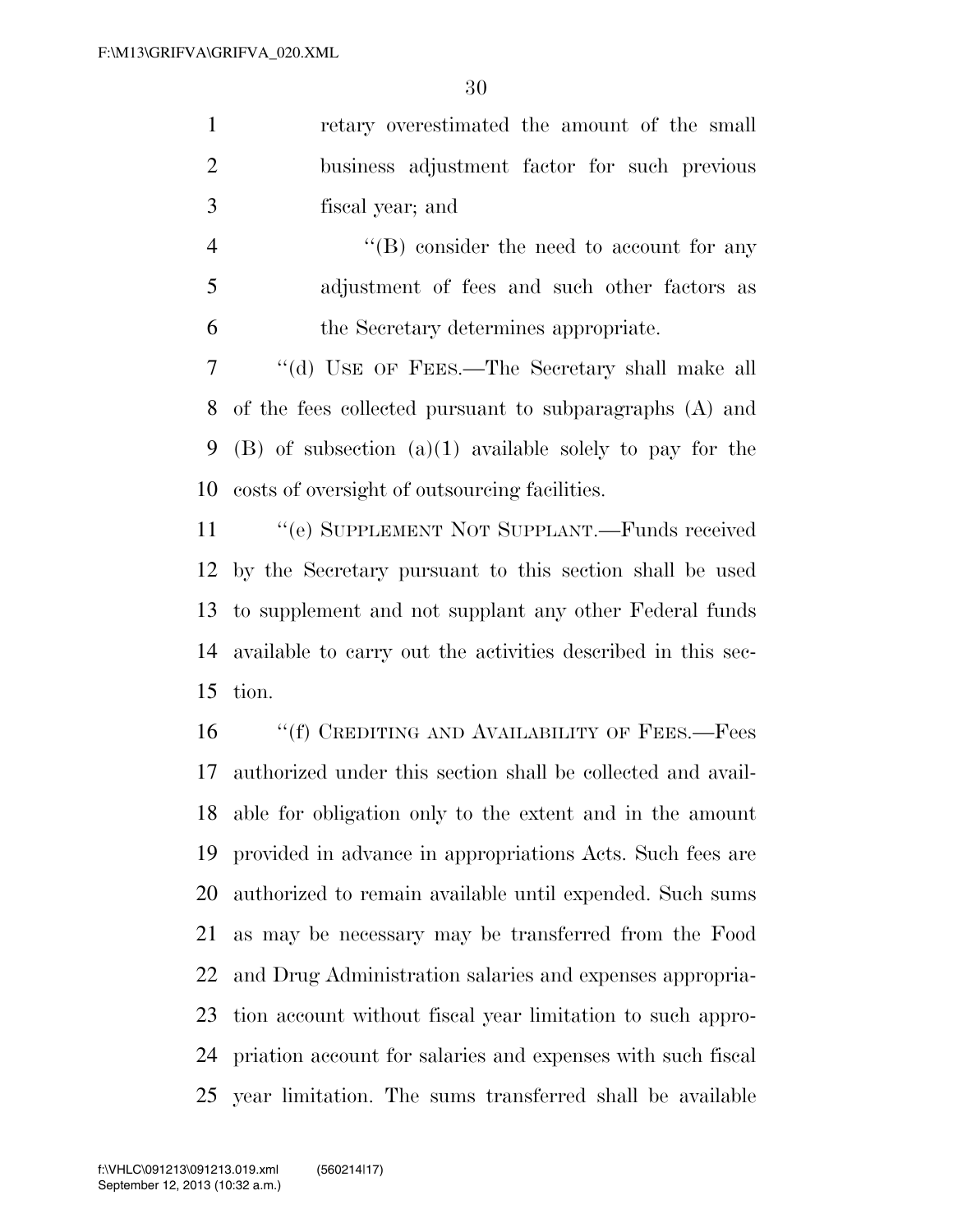solely for the purpose of paying the costs of oversight of outsourcing facilities.

- "(g) COLLECTION OF FEES.—
- 4 "(1) ESTABLISHMENT FEE.—An outsourcing facility shall remit the establishment fee due under this section in a fiscal year when submitting a reg- istration pursuant to section 503B(b) for such fiscal year.

9 "(2) REINSPECTION FEE.—The Secretary shall specify in the Federal Register notice described in subsection (b)(2) the manner in which reinspection fees assessed under this section shall be collected and the timeline for payment of such fees. Such a fee shall be collected after the Secretary has con- ducted a reinspection of the outsourcing facility in-volved.

17 "(3) EFFECT OF FAILURE TO PAY FEES.—

18 "(A) REGISTRATION.—An outsourcing fa- cility shall not be considered registered under section 503B(b) in a fiscal year until the date 21 that the outsourcing facility remits the estab- lishment fee under this subsection for such fis-cal year.

24 "(B) MISBRANDING.—All drug products manufactured, prepared, propagated, com-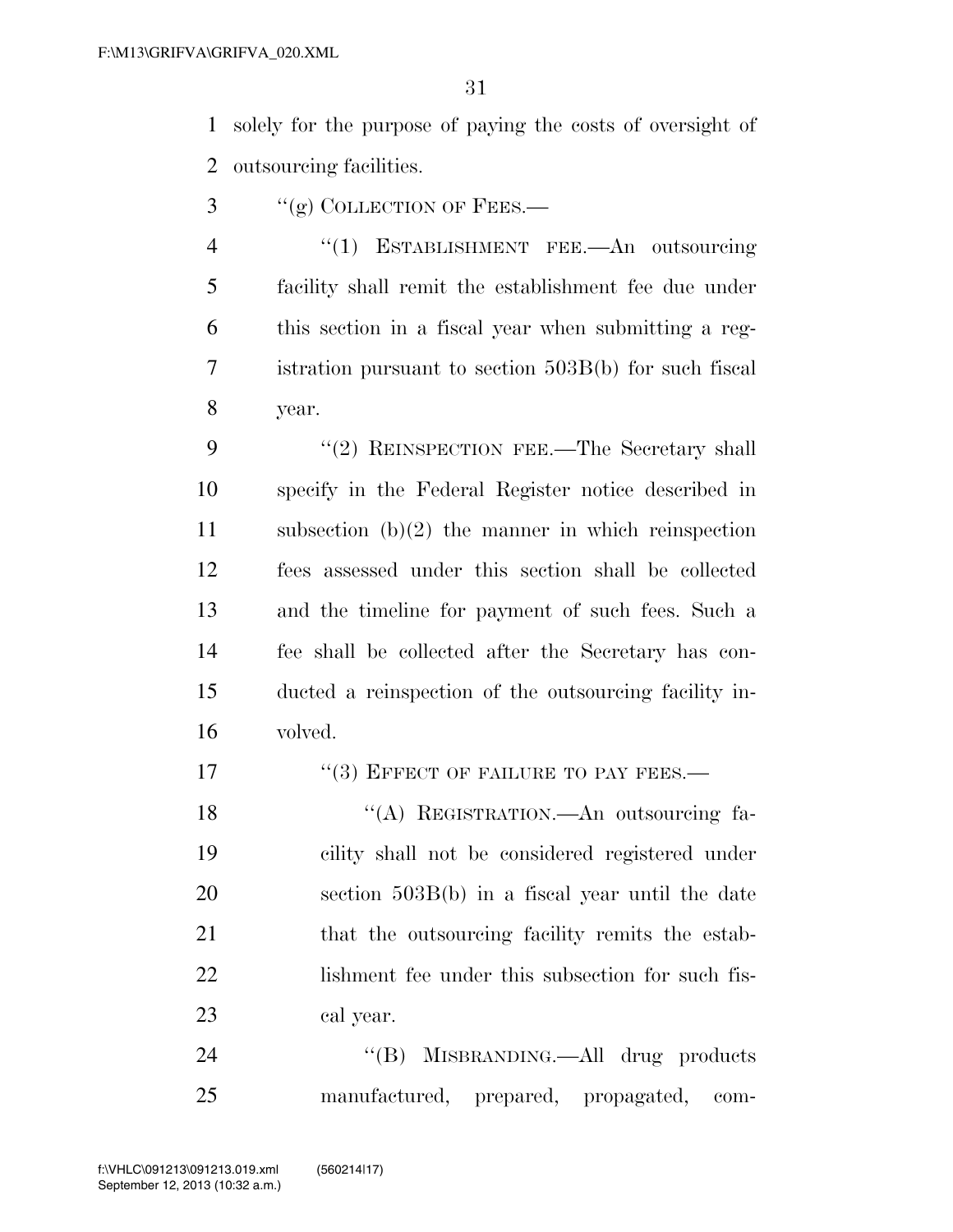pounded, or processed by an outsourcing facility for which any establishment fee or reinspection fee has not been paid, as required by this sec- tion, shall be deemed misbranded under section 502 until the fees owed for such outsourcing fa-cility under this section have been paid.

7 "(4) COLLECTION OF UNPAID FEES.—In any case where the Secretary does not receive payment of a fee assessed under this section within 30 cal- endar days after it is due, such fee shall be treated as a claim of the United States Government subject to provisions of subchapter II of chapter 37 of title 31, United States Code.

 ''(h) ANNUAL REPORT TO CONGRESS.—Not later than 120 calendar days after each fiscal year in which fees are assessed and collected under this section, the Sec- retary shall submit a report to the Committee on Health, Education, Labor, and Pensions of the Senate and the Committee on Energy and Commerce of the House of Representatives, to include a description of fees assessed and collected for such year, a summary description of enti- ties paying the fees, a description of the hiring and place- ment of new staff, a description of the use of fee resources to support inspecting outsourcing facilities, and the num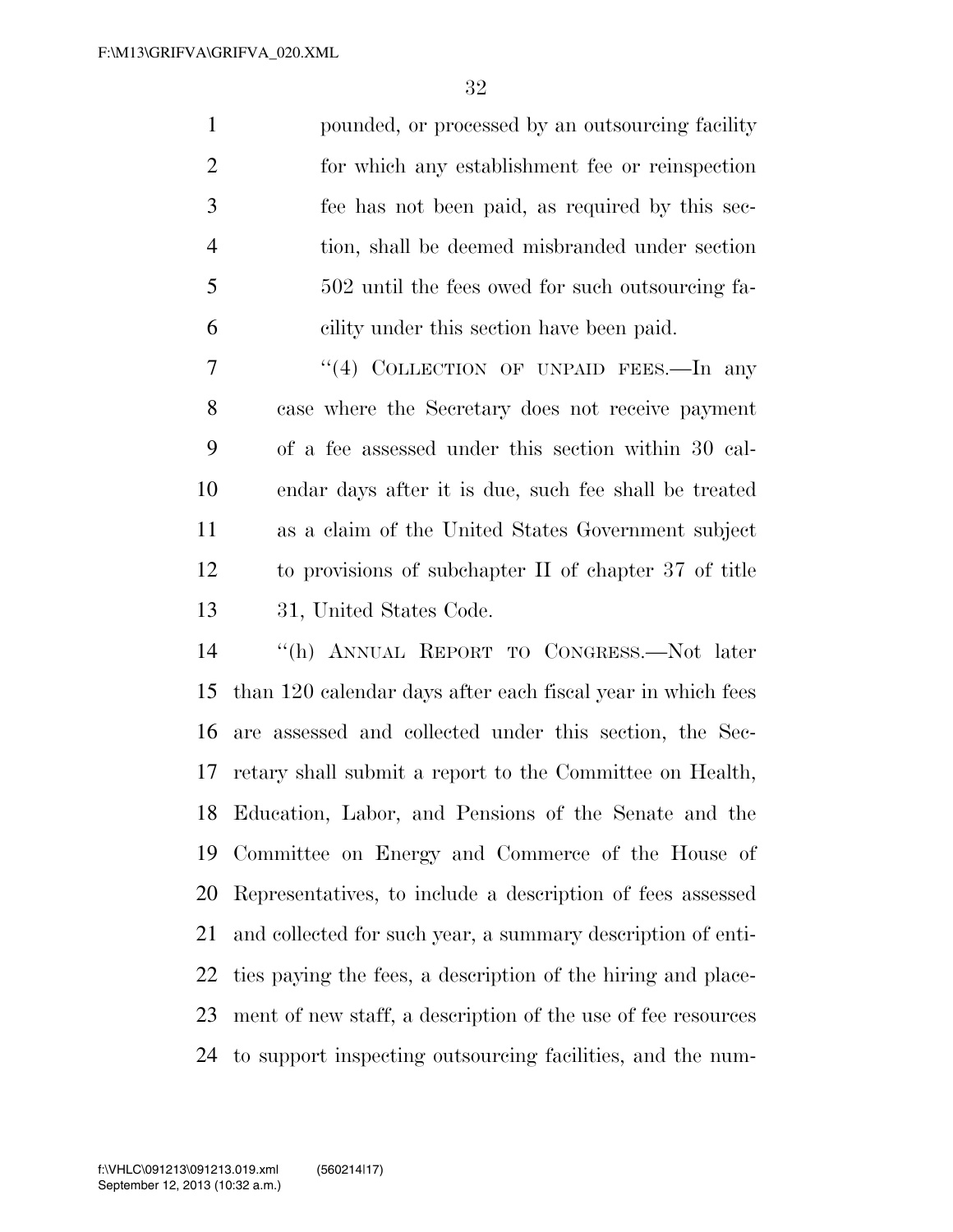ber of inspections and reinspections of such facilities per-formed each year.

 ''(i) AUTHORIZATION OF APPROPRIATIONS.—For fis- cal year 2015 and each subsequent fiscal year, there is authorized to be appropriated for fees under this sub- section an amount equivalent to the total amount of fees assessed for such fiscal year under this section.''.

#### **SEC. 4. PROHIBITED ACTS.**

 (a) INTENTIONAL FALSIFICATION OF PRESCRIPTION ORDER FOR COMPOUNDED DRUG PRODUCT.—Section 301 of the Federal Food, Drug, and Cosmetic Act (21 U.S.C. 331) is amended by inserting after paragraph (bbb) the following:

 ''(ccc) With respect to a drug product to be com- pounded under section 503A or 503B, the intentional fal- sification of a prescription, a purchase order, or patient name required under section 503A or 503B.''.

 (b) INTENTIONAL FAILURE OF OUTSOURCING FACIL- ITY TO REGISTER.—Section 301 of the Federal Food, Drug, and Cosmetic Act (21 U.S.C. 331), as amended by subsection (a), is further amended by inserting after para- graph (ccc) (as added by such subsection), the following: ''(ddd) With respect to any year in which an outsourcing facility is required to register with the Sec-